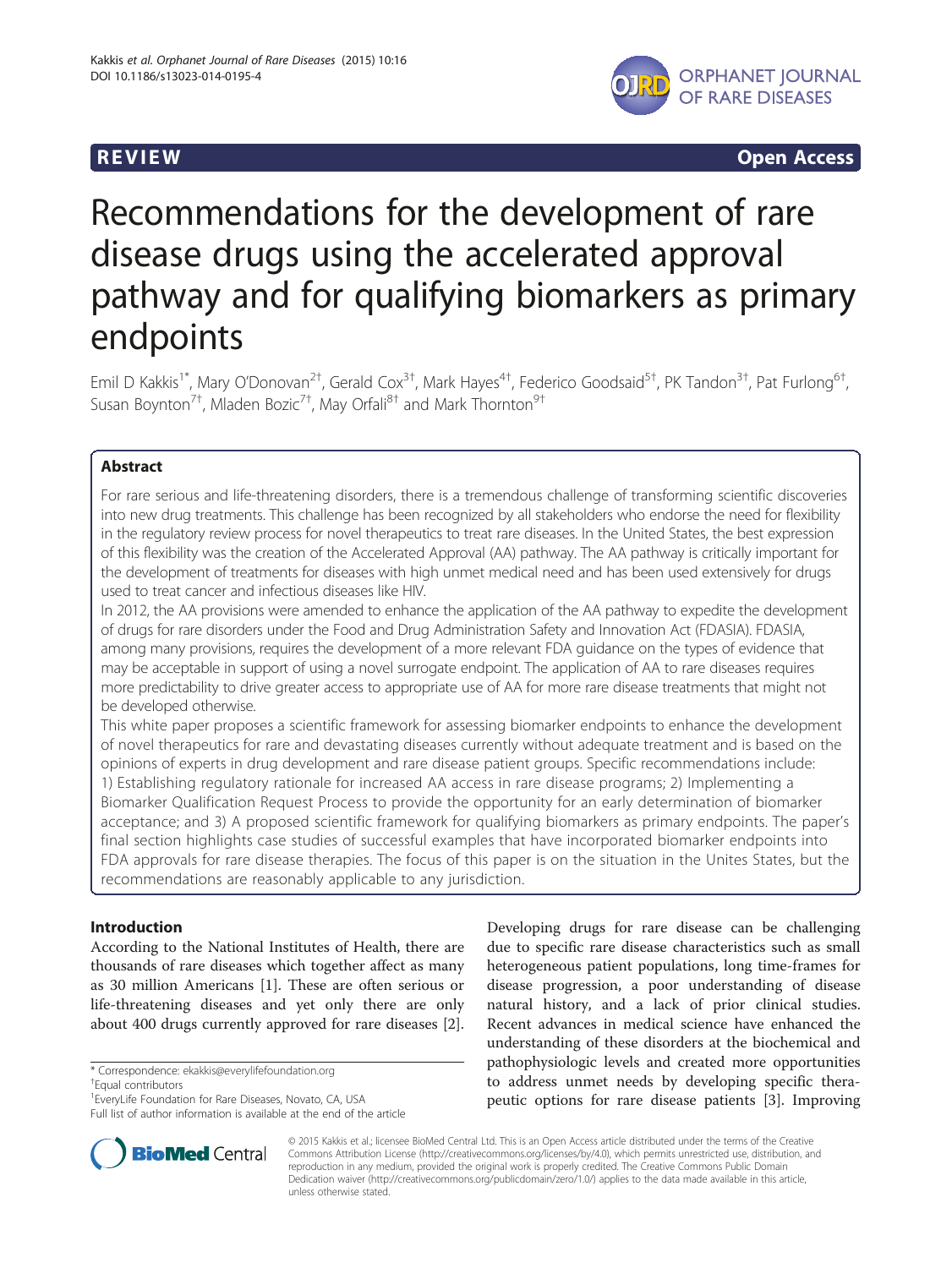and adapting the development process for these rare diseases is now an important part of assuring that many of the rarest and most difficult-to-treat rare diseases have specific drugs developed.

In the United States and European Union, the regulatory approval of any new drug is based on its benefitrisk ratio, which is assessed in part through the conduct of adequate and well-controlled clinical trials in the relevant patient population. "Benefit" refers to a demonstrated improvement in clinical function as measured using a clinical endpoint, which is defined broadly as the way a patient feels, functions, or survives; "risk" refers to the safety profile of the drug. The requirement for clinical endpoints defined by the "feels, functions or survives" paradigm can be challenging as some promising investigational treatments for serious or life-threatening diseases may not be practically assessed for a demonstrated improvement on clinical endpoints for many reasons. For example, challenges using clinical endpoints can occur in studies of extremely small or heterogeneous patient populations or in diseases characterized by long periods with subclinical or slow progression and/or that have substantial irreversible damage at the time of diagnosis.

To assist in the difficult challenge of transforming scientific discoveries into new drug treatments for patients with serious or life-threatening disorders, the U.S. Food and Drug Administration (FDA), Congress, and the public have all endorsed the need for flexibility in the regulatory review process for rare disease drugs. This regulatory flexibility has been designed to speed access to new drugs, while preserving the FDA's standards for safety and efficacy. The best expression of this flexibility was the creation of the Accelerated Approval (AA) pathway in regulations promulgated by the FDA in 1992 [\[4](#page-16-0)]. Initially, these regulations created by the FDA were a response to the AIDS crisis, and the growing public pressure to accelerate access to medications. Congress codified the AA pathway in 1997, with the passage of the FDA Modernization Act (FDAMA).

The AA regulations specify when evaluating drugs for serious and life-threatening diseases with substantial unmet medical need, the FDA may approve a treatment based on an efficacy evaluation using a surrogate endpoint or a clinical endpoint earlier than survival or irreversible morbidity that is "reasonably likely to predict clinical benefit". Drugs granted AA are approved with the stipulation that confirmatory studies to verify the clinical benefit may be required as a condition of continuing marketing authorization [[4\]](#page-16-0). The regulatory flexibility offered under the AA pathway incorporates the public's belief that when a patient has a lethal or devastating disease, the benefit-risk assessment must account for the severity of the disorder and the degree of

unmet medical need, i.e., the availability (or not) of effective alternative treatment options. It is important to emphasize, however, that AA is valuable specifically for those situations in which timely standard approval via a clinical endpoint is unlikely or impossible due to practical, scientific, or ethical reasons.

The use of biomarkers in the AA pathway is not intended to substitute for clinical endpoint-based studies in diseases with sufficient patients and readily measured clinical endpoints that may change in reasonable timeframes. Studies based on clinical endpoints are preferable in the development process when feasible. In rare diseases, often the population size and heterogeneity, the nature of the disease and the limited historical clinical data can make traditional studies with clinical endpoints difficult or impossible to conduct.

The AA regulations have been used successfully for diseases such as AIDS and cancer, however, there has been much more limited success in applying this pathway to treatments for non-oncology, non-HIV rare diseases (see Additional file [1:](#page-15-0) Table S1) [[5](#page-16-0),[6\]](#page-16-0). Despite substantial scientific insights into the pathogenesis and pathophysiology of many rare disorders, the translation of scientific discoveries into effective medicines for these disorders has been notably more challenging under the current regulatory framework, even when the understanding of the science underlying these diseases is far superior to that for many multi-genic common diseases.

Rare disease treatments are sometimes approved via the standard pathway using unvalidated biomarker endpoints due in part to flexibility in the drug review process [\[7\]](#page-16-0). When flexibility has been applied regarding a biomarker endpoint, it is often based on regulatory precedent for the endpoint or the existence of substantial clinical data with a prior treatment. For example, the regulatory precedent for the use of ammonia levels in urea cycle drug development is based on prior approvals for phenylbutyrate and other urea cycle drugs, and this precedent allowed ammonia levels to be used as the biomarker endpoint in the recent approval of glycerol phenylbutyrate. Phenylketonuria (PKU) is a recent example in which substantial prior clinical outcome data with a prior treatment was important for the use of the AA pathway to approve a novel drug, sapropterin. Sapropterin was approved based on the use of blood phenylalanine levels as the biomarker endpoint in treating PKU. Blood phenylalanine levels were considered predictive of the clinical outcome based on published studies of intellectual outcomes in PKU during dietary therapy, and that these levels had been used in the clinical management of PKU as well. This case illustrates how substantial clinical data and prior treatment studies, including dietary therapy as a treatment, as well as the established measurement of blood levels of phenylalanine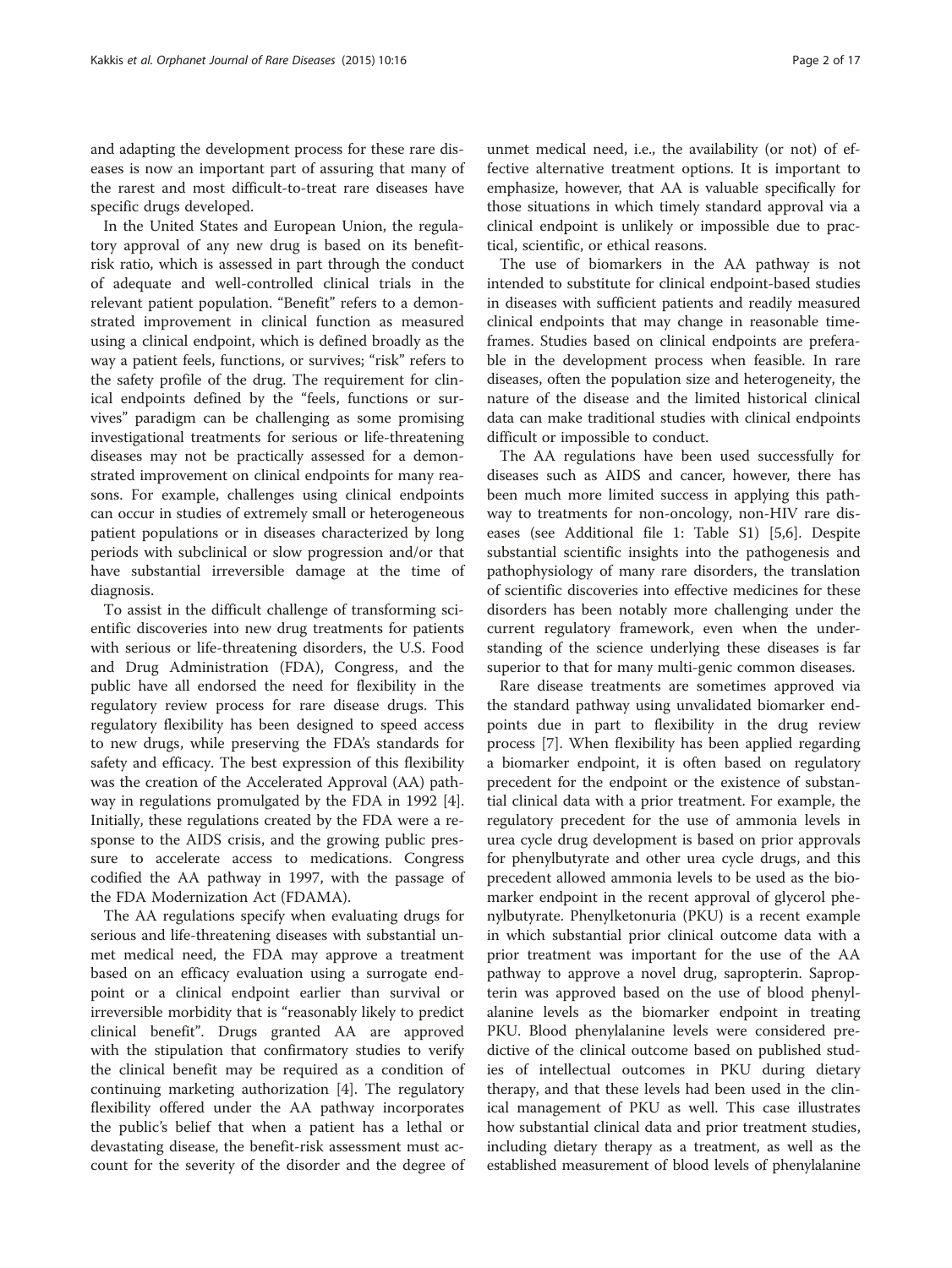in relation to these, ultimately proved useful in facilitating the approval of sapropterin. However, if there is no regulatory precedent for use of the relevant specific biomarker, and if there is no substantial prior clinical data to support the predictive value of the biomarker as a surrogate, then qualification of a new biomarker for use as a primary endpoint in a pivotal study can be difficult or impossible [[8](#page-16-0)]. There have also been a number of well known cases of failures to properly predict clinical benefit or to fail to capture other clinical harm that provides no net clinical benefit or in some cases worse mortality [[8](#page-16-0)]. Although those most infamous cases of problems in surrogate endpoints have been in large population diseases, the use of surrogate or biomarker endpoints in rare diseases also needs to be well considered to provide the most reasonable support for the use of a biomarker as a primary endpoint in studies that also adequately cover safety evaluation. Learning from these failures is an important part of developing a scientific framework for evaluating biomarkers as primary endpoints, but in any case, if good clinical endpoints exist and can be evaluated within a reasonable practical clinical program, clinical endpoints are preferable. When impractical or impossible, then the AA pathway needs to be considered.

The AA pathway is less commonly used to approve non-oncology, non-HIV rare disease treatments, despite the fact that many other rare diseases pose similar levels of severity, lethality, and unmet medical need as diseases treated by drugs that often access the AA pathway (see Additional file [2:](#page-15-0) Figure S1). This is largely because the current benefit-risk assessment framework as applied to other rare diseases has not adequately addressed uncertainty about the level of evidence necessary to rely on a novel biomarker endpoint [\[4,9](#page-16-0)]. The expectation for some predictive clinical outcome data for a biomarker endpoint has made the use of the pathway challenging, if not impossible, for untreated rare diseases despite the often excellent science that exists regarding the underlying disease, drug and/or biomarker. A re-evaluation of the type and quality of data required for biomarker qualification is needed to create a more relevant AA pathway for rare diseases when the other science is strongly supportive of the biomarker but when clinical outcome data is limited or non-existent.

The 2012 passage of the Food and Drug Administration Safety and Innovation Act (FDASIA) [[10\]](#page-16-0) amended the AA provisions to reflect recent advances in science and to enhance the application of the AA pathway to drugs for rare disorders, with the intent of expediting the development and approval of new treatments. FDA-SIA extends FDA's authority to take into account other available endpoints to qualify for AA and requires the development of more relevant guidance on the types of evidence that may be acceptable in support of using a novel surrogate endpoint. In addition, the law also contains provisions to incorporate the patients' benefit-risk preferences into a structured evaluation process. Together, these provisions create a significant and valuable opportunity to advance the translation of promising scientific discoveries into new treatments for rare disorders.

This paper provides recommendations for an effective and detailed scientific framework to improve the relevance of the AA pathway for rare diseases with unmet medical need where sufficiently strong science exists. It outlines the types and levels of information that increase the predictive value of biomarker endpoints, as well as the scientific bases sufficient to merit utilization of AA for rare diseases using novel biomarker endpoints. The scientific framework cannot substitute for good judgment or accommodate all the complexities of the science behind so many rare diseases, but the framework does provide a more predictable structure for development and review of potential biomarker endpoints. The three main sections of the paper include an in-depth explanation of pertinent recommendations to facilitate the future development of innovative treatments for rare diseases using the accelerated approval pathway. They include:

- Establishing Regulatory Rationale for AA Access in Rare Disease Programs – It is vital to establish the key considerations specific to rare diseases that indicate a need for regulatory flexibility, and as a result impact the use and adequate qualification of biomarker endpoints.
- Implementing a Biomarker Qualification Request Process – In order to create lasting and effective improvements in the ability to develop novel biomarkers as surrogate primary endpoints for rare diseases, a new regulatory process should be implemented early in the development process, called the Biomarker Qualification Request.
- A Proposed Scientific Framework for Qualifying Biomarkers as Surrogate Primary Endpoints – It is critical to develop a reasonable scientific framework for considerations regarding the disease, drug, biomarker and other data that can support adequate qualification of a biomarker as a surrogate primary endpoint that is "reasonably likely to predict clinical benefit".

Ultimately, the adoption and incorporation of these recommendations for a scientific qualification framework into the regulatory process will create an opportunity to increase the number of available treatments for rare diseases when there is adequate science to support development while maintaining the FDA's safety and effectiveness standards.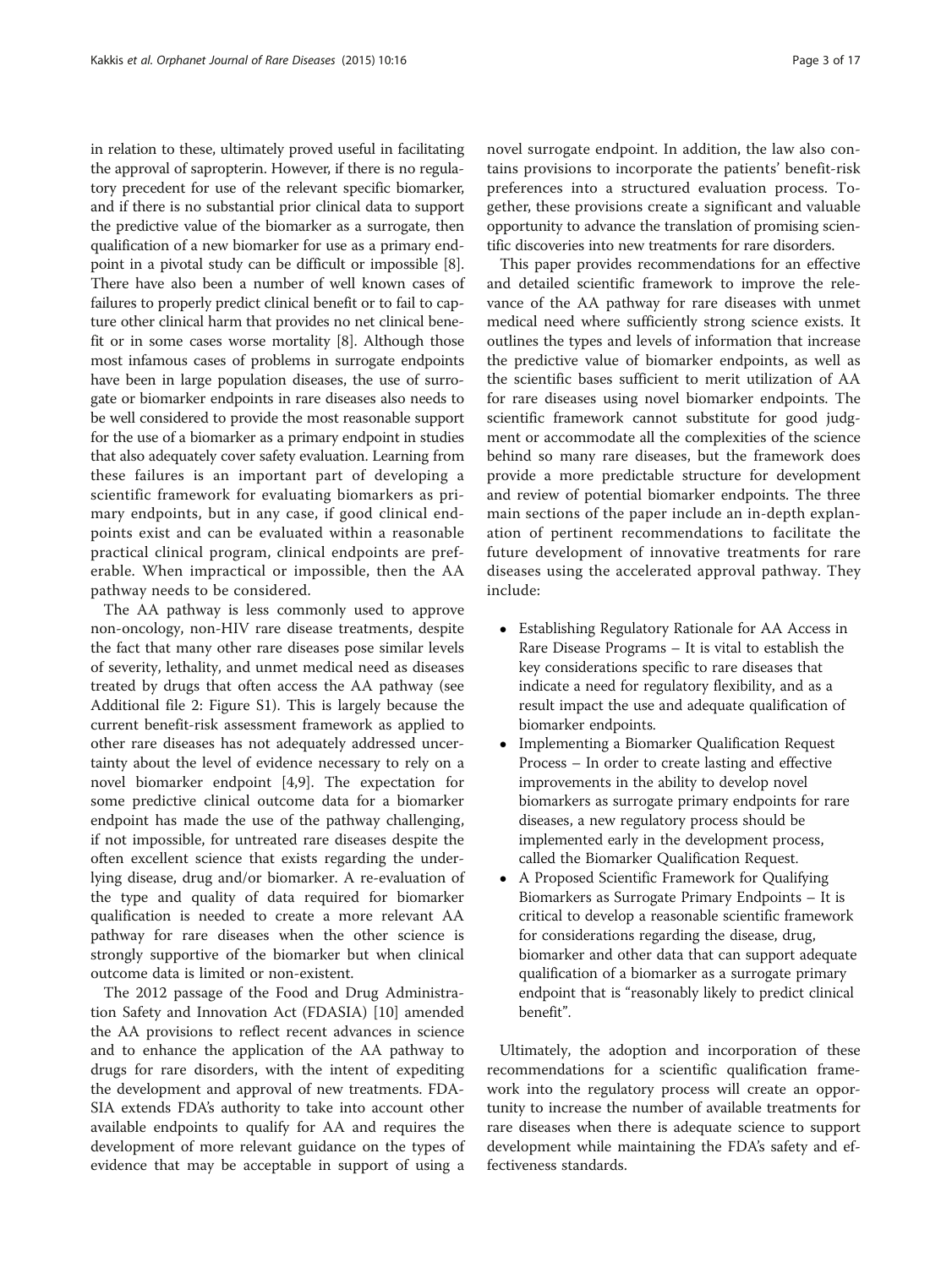The last section of the paper includes successful examples of accepted biomarker endpoints used in the drug development process for various rare diseases. These cases are illustrations of a handful of the rare diseases where there has been significant progress in developing new, sometimes life-changing, treatments. Some of these innovations were approved using the AA pathway, while others were not. It is important to understand these successes in the context of the recommendations included in the earlier sections to have a better global perspective on these issues.

# Background

Section 901 of FDASIA, entitled "Enhancement of Accelerated Patient Access to New Medical Treatments", amended the AA provisions found in Section 506 of the U.S. Public Health Service Act [[10\]](#page-16-0). These changes are intended to take advantage of the significant advances in science over the last several decades to increase the application of AA to drugs for serious, life-threatening, and rare disorders. New assay techniques and methodologies, including advances in genomics, molecular biology, and bioinformatics, have allowed for better understanding of disease pathophysiology and the ensuing development of new therapies. Per FDASIA, Title IX, Section 901 (1) C:

"As a result of these remarkable scientific and medical advances, the FDA should be encouraged to implement more broadly effective processes for the expedited development and review of innovative new medicines intended to address unmet medical needs for serious or life-threatening diseases or conditions including those for rare diseases or conditions, using a broad range of surrogate or clinical endpoints and modern scientific tools earlier in the drug development cycle when appropriate. This may result in fewer, smaller or shorter clinical trials for the intended patient population or targeted subpopulation without compromising or altering the high standards of the FDA for approval of drugs".

FDASIA also underscores the importance of taking the context of the specific disease state targeted by the drug into account when conducting benefit-risk determinations. It also specifically addressed AA, adding that the FDA should consider the "severity, rarity, or prevalence of the condition and the availability or lack of alternative treatments" when reviewing a product which demonstrates an effect on a surrogate endpoint.

The legislation also expands the list of potential information to consider when assessing the predictive value of a biomarker endpoint. Specifically, it states the evidence "may include epidemiological, pathophysiological, therapeutic, pharmacologic, or other evidence developed using biomarkers, for example, or other scientific methods or tools". These changes are significant, as they increase breadth of data that may be used to provide reasonable inferences into the predictability of benefit.

FDASIA requires the development of a guidance to clarify the considerations unique to the application of the AA pathway to review drugs for rare disorders [\[11](#page-16-0)]. Such guidance will address issues that may arise under the AA and Fast Track processes outlined in Section 506 of the Federal Food Drug and Cosmetic Act for drugs designated for a rare disease or condition under section 526 of the Act (21 U.S.C. 360bb). This supports the earlier inclusion of rarity as a factor for AA and provides support for the principle that rarity alone leads to significant development issues that this guidance should address and help to resolve: "In developing such guidance, the Secretary … shall also consider any unique issues associated with very rare diseases [emphasis added]".

FDASIA further directs the FDA to consider how the rarity of a disease alters the type of data that might be available to ascertain the suitability of a surrogate endpoint, indicating that, in some cases, limited data regarding the pathophysiology of disease or the pharmacology of the drug might be sufficient:

"The Secretary shall consider how to incorporate novel approaches to the review of surrogate endpoints based on pathophysiologic and pharmacologic evidence in such guidance, especially in instances where the low prevalence of a disease renders the existence or collection of other types of data unlikely or impractical". [[10\]](#page-16-0)

FDASIA emphasizes that the AA pathway should be accessible to severe and very rare diseases. Additionally, it calls for a broader-based approach to the application of scientific data when assessing the viability of a biomarker as a primary endpoint for AA. For example, in situations where long-term clinical outcome data do not exist due to the severity and/or rarity of the disease (e.g., lack of qualified trial participants, time constraints, etc.), other scientific criteria may be used if they are believed to sufficiently meet the "reasonably likely" standard.

To ensure the changes outlined in FDASIA are implemented effectively, a working group was formed (the authors) to develop recommendations to better address the qualification of biomarker endpoints as "reasonably likely to predict clinical benefit" for rare disease using a scientific framework. The scientific framework is intended to include a broader array of considerations regarding the disease, drug, biomarker and experimental data that help improve the biologic understanding of the biomarker in the context of the disease and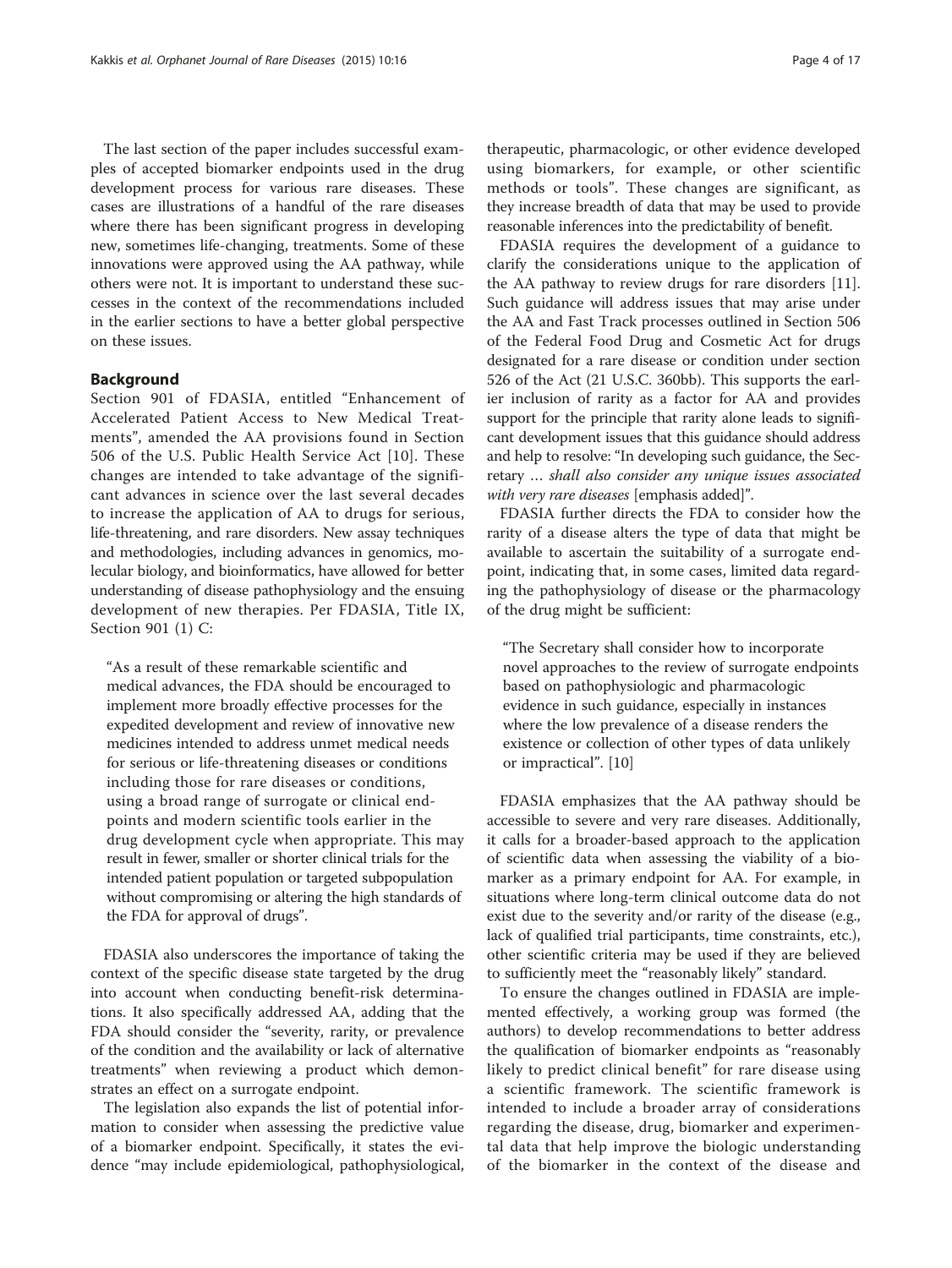drug. The fundamental assumption of this proposal is that the more known about the scientific basis of a disease, the drug, and the biomarker endpoint, the better the ability to assess predictive power of the biomarker.

The AA pathway is critically important for the development of treatments for rare disorders that are more challenging to study using routine clinical study than many fast-track-eligible common disorders [\[6](#page-16-0)]. However, the Food and Drug Modernization Act (FDAMA) did not specifically delineate considerations unique to the review of treatments for rare diseases under AA. Additional considerations are now included in FDASIA specific to rare and very rare disorders when considering regulatory flexibility under the AA pathway. Not all of these rare disease considerations need to be met in order to qualify for review under the AA pathway; rather, they should be seen as a list of specific factors that warrant consideration when assessing the need for regulatory flexibility in accessing the AA pathway and for the qualification of a biomarker as a primary endpoint in a pivotal clinical study.

# Establishing regulatory rationale for AA access in rare disease programs

FDASIA calls for the consideration of additional factors specific to rare and very serious disorders regarding the potential application of regulatory flexibility for access to the AA pathway. These factors collectively provide the rationale for greater access to the AA pathway in the development of novel therapeutics for rare and serious diseases that currently have less than adequate treatment options. The more factors applicable to any given rare and serious disease, the greater the support for needing enhanced flexibility for qualifying the biomarker endpoint and justifying the utilization of the AA pathway.

Extremely high unmet medical need

Diseases with devastating and severe outcomes and no approved treatments deserve particular consideration with regard to utility of AA. The unmet medical need in these diseases greatly impacts the benefit-risk calculations made by physicians, patients, and caregivers, and these preferences should be weighed as part of the regulatory review process.

Extreme rarity of the disease

Rare disorders affecting very small populations or genetic subpopulations present especially difficult challenges that have a negative synergistic effect on drug development, such as:

- 1) The lack of available patients to be enrolled in clinical trials which incorporate clinical endpoints, negatively impacting a study's ability to reach a reasonable level of power to detect a statistically significant change.
- 2) The need to include a significant fraction of the total available population of patients in clinical studies, leading to the need to accept heterogeneous populations in terms of age, severity and presence of specific clinical disease symptoms, as well as stage of disease progression.
- 3) The limited market potential for the drug, resulting in small or non-existent financial incentives to invest in the development of treatments for extremely rare disorders, particularly without some degree of confidence that AA is available early in the program's life before significant work has begun.
- Lack of any prior clinical studies or formally collected clinical data

Very rare diseases with no existing treatments have often never been studied in clinical trials. As a result, surrounding medical literature may be limited to case reports and small sets of patients. Frequently, rare disease patients are evaluated only in terms of disease management, and not for clinical endpoint assessments. The lack of regulatory precedents for endpoints relevant to a rare disease often makes the evaluation of a disease or treatment effect so difficult or intractable that drug development might not proceed without access to the AA pathway.

• Slowly progressive diseases and low event rates

Many rare diseases have long and/or unpredictable timeframes for progression, making it difficult or impossible to conduct clinical studies within a reasonable timeframe (i.e.,  $\sim$ 1 year), which creates a compelling need for the use of alternative biomarker endpoints. In some cases, this may be because the event rate is low, even if these events are very severe. Additionally, if the clinical manifestations of the disease are irreversible and the goal of the therapy is stabilization, achieving sufficient power to detect the difference between placebo and treated patients is far more difficult. In this situation, biomarkers that are directly in the line of the pathophysiologic process could provide a valuable assessment of treatment effect that can reasonably predict clinical benefit.

 Diseases with delays between irreversible pathological damage and clinical diagnosis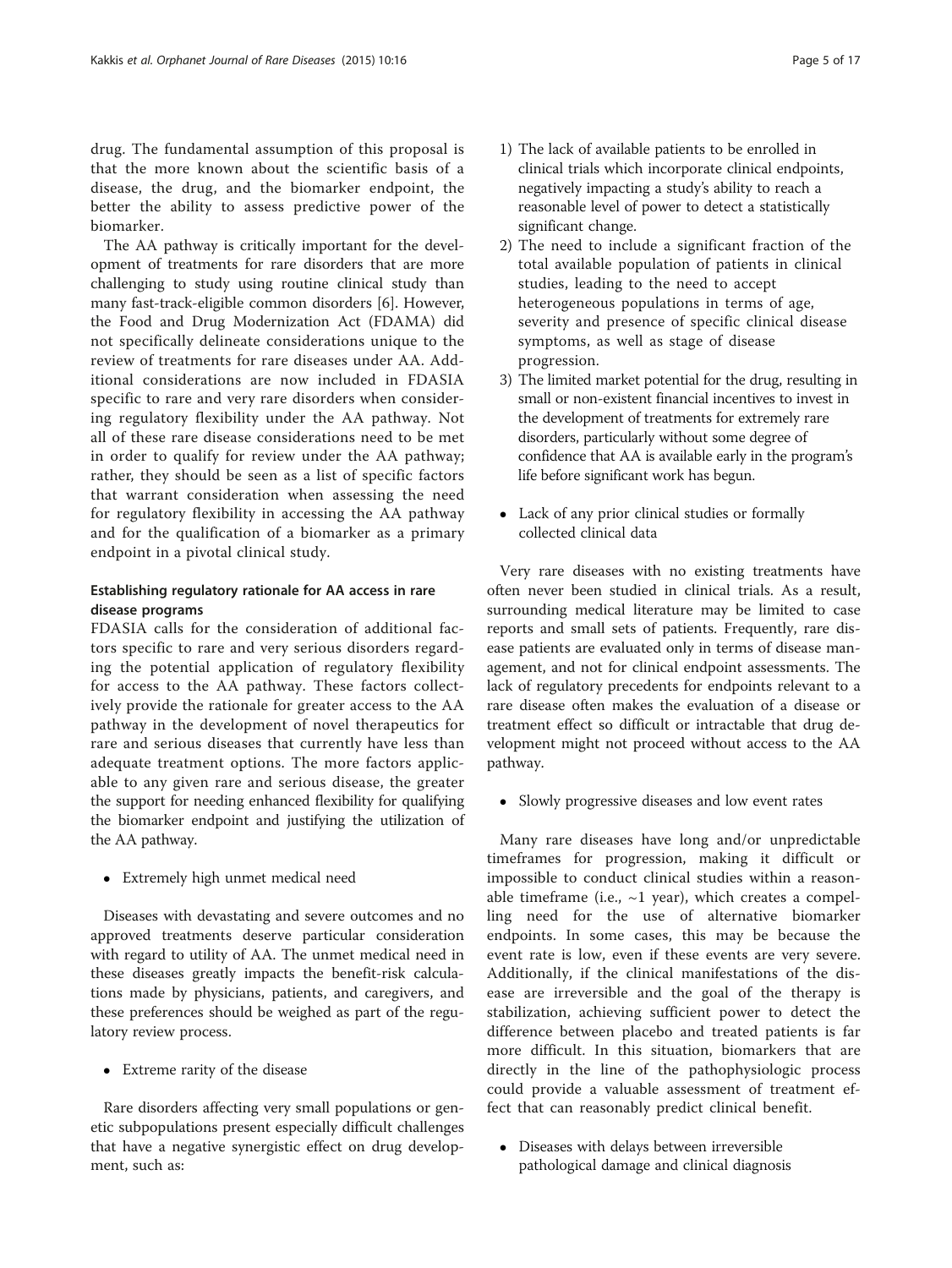Untreated rare diseases often have challenging biology in which the disease process initiates and progresses without clear clinical expression or diagnosis. By the time disease progression has allowed the patient to be clinically diagnosed, severe late-stage and irreversible damage has already occurred. This problem is particularly common in neurological disorders, for example, in which the plasticity and compensatory powers of the brain continuously adapt to the declining brain condition to maintain function. As a result, the appearance of normality is maintained despite substantial disease progression until the adaptation can no longer compensate, at which point the patient rapidly declines. Studying the treatment of a disease during this type of early prodromal period is difficult or impossible with clinical endpoints. The slow and inconsistent clinical change, if any, will be undetectable, and waiting until the patient declines may make the treatment less effective. In some cases, treatment should begin years before disease manifestations are evident, but earlier asymptomatic diagnosis may not be advocated if no treatment is available.

 Lack of readily measurable, recognized clinical endpoints due to unusual clinical disease biology

A distinct challenge for some rare diseases is the atypical nature of their clinical outcomes, even when the underlying cause and primary pathophysiology is understood. The disease may not readily fit into existing clinical models and previously identified clinical endpoints may not be applicable. For example, in autosomal recessive dystrophic epidermolysis bullosa, a genetic deficiency causes the epidermal and dermal layers to split and blister. The disease process cannot be readily measured using intermediate clinical endpoints short of major clinical events like hospitalizations for infections which are infrequent and avoided via symptomatic care. In many cases, the non-specific palliative treatments utilized can confound the process of clinical evaluation, as it would of course be unethical to deny such supportive care. In rare diseases, there may be long-term downstream clinical outcomes such as hospitalizations that could be described and appreciated, but conducting the controlled clinical study over the timeframe required will likely be impractical or impossible as their occurrence may be too variable or their frequency insufficient.

An effective application of AA should reflect several important criteria that impact the ability to conduct drug development in rare diseases. These considerations are intended as a guide for determining the need for additional regulatory flexibility in the biomarker qualification process to enhance development of, and access to, innovative treatments as required within FDASIA.

#### Implementing a biomarker qualification request process

In the evaluation process for choosing products to develop, sponsors consistently review the potential clinical development pathway and the possible regulatory strategies for approval. The lack of accepted biomarker endpoints for a rare disease with difficult to measure clinical disease manifestations is currently interpreted by sponsors as too difficult a pathway to warrant development and investment. The tendency to develop additional drugs for rare diseases for which drugs have already been approved is in part driven by the certainty of the development pathway and the endpoints. The FDA's determination of the acceptability of a biomarker endpoint is occurring too late in the process, typically at the Endof-Phase 2 meeting, and is a considerable barrier to the development of many novel drugs for untreated rare diseases. Unfortunately, without a predictable and clearly defined development pathway, novel and potentially lifesaving drugs for rare diseases may never even enter the development process.

If the biomarker qualification determination can be made earlier in the development process, before considerable investment in IND-enabling work, the application of the AA pathway would greatly increase investment in research and development and accelerate the availability of new treatments for the most difficult untreated rare diseases. There is currently no regulatory process for qualifying a biomarker endpoint for a specific disease and drug, until typically at the End-of-Phase 2 meeting, late in the process. Establishing a Biomarker Qualification Request for individual drugs and diseases could allow discussions before an IND is developed and help guide appropriate research before substantial investment has occurred.

The proposed Biomarker Qualification Request would be made in parallel or before a pre-IND meeting via a process similar to that for the pre-IND meeting. A briefing book would be prepared along with questions for the FDA, and the data considered. Based on this meeting and discussion, the FDA could agree that for this disease and drug in the specific proposed context, that the biomarker could be used as a primary endpoint with a set of reasonable assumptions, or that it might be qualified if certain specified data were obtained or bolstered in the package, or the FDA might decline to qualify the biomarker under any circumstances due to a specific set of scientific concerns for that biomarker in that specific context of use. The timing for this process need not be restricted to the pre-IND stage, and also could occur later in the process if this is convenient. The key goal is to help provide the option of earlier certainty in development and the potential to raise the sufficient funding to develop a rare disease drug when the pathway is clear.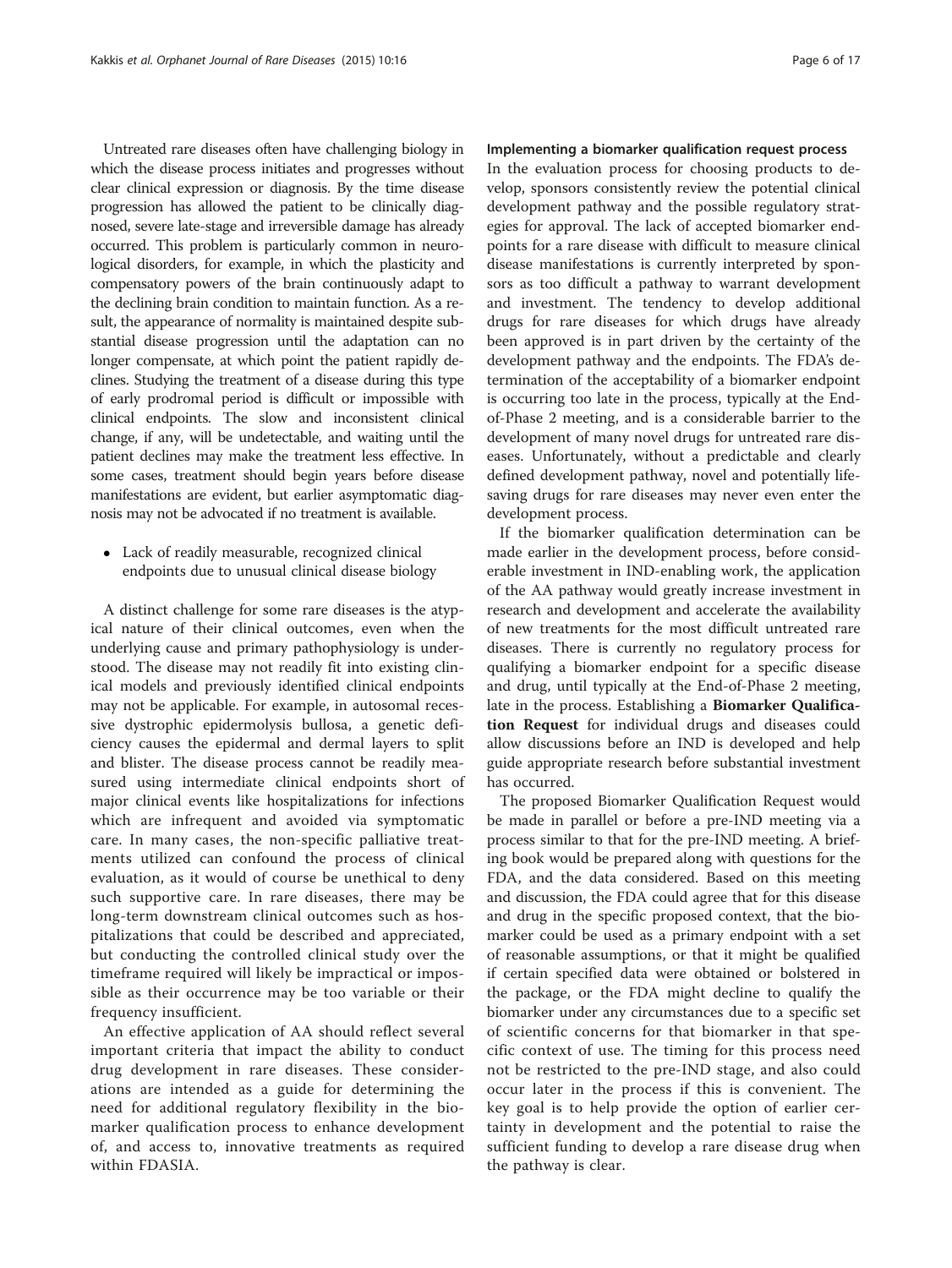The proposed Biomarker Qualification Request process is different from the newly available qualification process for drug development tools (DDT) which has been outlined and explained in an FDA guidance that was published in January 2014 [\[12\]](#page-16-0). The DDT qualification process is primarily focused on broadly used biomarkers for multiple diseases as, for example, in defining biomarkers for renal injury in drug development for many drugs. The current process operates via the Office of Translational Sciences within the FDA and involves multiple stakeholders, many iterations of evaluation and multiple years. The DDT qualification process does not accommodate individual drugs and individual biomarkers. Given no specific avenue for a process like the one proposed for a specific drug, it is difficult to engage with review divisions at the pre-IND stage on this topic. The proposed Biomarker Qualification Request would be managed by the appropriate review division, with consultation of the Office of Translational Sciences, and could occur as early as the pre-IND stage. Managed well, this process could open the door to drug development in some of the most difficult, serious diseases that are not being studied frequently enough today.

# A proposed scientific framework for qualifying biomarkers as surrogate primary endpoints

At the Biomarker Qualification Request meeting, a briefing book would be prepared that would collect the relevant data to support the qualification based on information set forth in FDASIA. The main principle behind these considerations is that the more that is known about the pathophysiology of the disease, the pharmacology of the drug, the science behind the biomarker, and the data in both animal models and humans with the biomarker, the better the predictive value for reaching the "reasonably likely to predict clinical benefit" standard required by the AA regulations. Currently, the information required to support qualification of a biomarker as a surrogate primary endpoint for use in a pivotal clinical study has not been well described and is developed on a case-by-case basis [\[9,13\]](#page-16-0). Unfortunately, a "case-by-case" approach to review without any specified guidance does not provide adequate regulatory predictability and diminishes the potential investment in early development work when the probability of using AA is uncertain. In addition, the emphasis on the availability of prior clinical outcome data to support the use of a biomarker as a primary endpoint renders AA essentially inaccessible for most rare diseases.

Novel biomarker endpoints should be acceptable under the AA pathway when the novel biomarker can be shown to be reasonably likely to predict clinical outcomes. However, achieving this standard has been difficult because of

the limited or lack of prior clinical outcome data. Currently, the other scientific data supporting the relevance of a biomarker as a measure of a drug's effect of a disease has had limited impact on the qualification of biomarkers in the absence of prospective clinical outcome data, despite the data's scientific relevance to reaching the "reasonably likely to predict" standard. To solve this problem, a scientific framework is proposed that establishes a broader set of scientific considerations for qualifying a biomarker as a primary endpoint, without requiring prior clinical outcome data. The ability to qualify a biomarker using pharmacologic and pathophysiologic criteria alone is particular important when other data such as clinical outcome data are impossible or impractical to collect, as explicitly noted in FDASIA [\[14](#page-16-0)].

For this reason, FDASIA calls for the consideration of novel approaches to qualifying biomarkers on pathophysiologic and pharmacologic criteria when other types of information are not available. The development of clear qualification considerations will encourage better early development work by assuring a more comprehensive evaluation of a biomarker at the pre-IND stage. The data will support the basic underlying science from disease to drug to biomarker in assessing the "reasonably likely to predict clinical benefit" standard.

Listed below are proposed pathophysiologic and pharmacologic considerations to contribute to the confidence in a biomarker's predictive value (see Table [1\)](#page-7-0). It should be noted that while these considerations are not absolute requirements, they should be viewed as cumulative data points to support the use of a biomarker for AA in that specific context of use.

#### Disease considerations

To understand the scientific basis behind how a drug's effects on a biomarker relate to disease outcomes, a clear understanding of the pathophysiologic pathways involved in disease pathogenesis, particularly related to the root cause of disease and their relationship to clinical outcomes are important. The greater the clarity of the underlying scientific basis and the pathophysiologic processes for a disease, the greater the confidence regarding the interpretation of a biomarker for this disease. The utility of animal models such as gene knockout models for diseases of monogenic origin should be considered particularly relevant in this context. Data from the clinical literature, in vitro studies, and relevant comparable diseases should be provided as supportive evidence of the current understanding of pathophysiology.

• Clear disease cause – The specific and distinct root cause of disease, such as a specific genetic defect, the presence of a particular autoantibody, or similar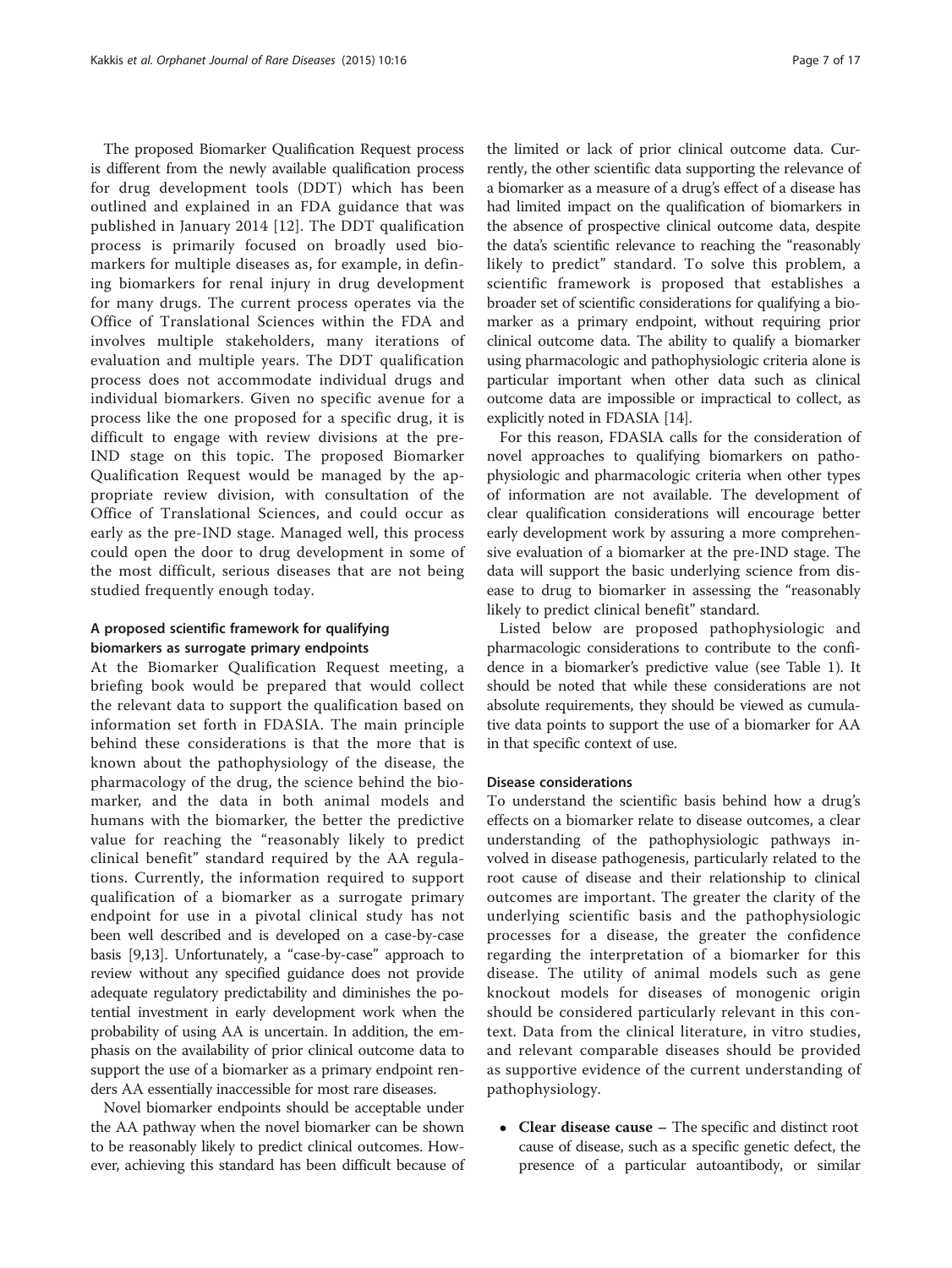## <span id="page-7-0"></span>Table 1 Considerations in establishing the scientific framework for qualifying biomarkers as surrogate primary endpoints

| Type of<br>Consideration        | Criteria for establishing the scientific<br>framework for qualifying biomarkers                                                                                                      |  |  |  |  |  |
|---------------------------------|--------------------------------------------------------------------------------------------------------------------------------------------------------------------------------------|--|--|--|--|--|
| Disease                         | • Clear disease cause                                                                                                                                                                |  |  |  |  |  |
| considerations                  | • Disease pathophysiology known                                                                                                                                                      |  |  |  |  |  |
|                                 | • No alternative disease pathogenesis pathway                                                                                                                                        |  |  |  |  |  |
| Drug<br>considerations          | • Clear structure and identity                                                                                                                                                       |  |  |  |  |  |
|                                 | • Direct and understood mechanism of action                                                                                                                                          |  |  |  |  |  |
|                                 | • Demonstrated specific pharmacological action                                                                                                                                       |  |  |  |  |  |
|                                 | • Demonstrated relevant absorption, distribution,<br>metabolism, and excretion (ADME) in models                                                                                      |  |  |  |  |  |
| Biomarker                       | • Directly related to pathophysiologic pathway                                                                                                                                       |  |  |  |  |  |
| considerations                  | • Changes are sensitive and specific to changes<br>in clinical disease pathophysiology                                                                                               |  |  |  |  |  |
|                                 | • Demonstrates biological stability                                                                                                                                                  |  |  |  |  |  |
|                                 | • Validated or qualified assay methodology<br>exists for biomarker measurement                                                                                                       |  |  |  |  |  |
|                                 | · Clinical physiological measures, also called<br>clinical intermediate endpoints, should be<br>considered predictive biomarkers when<br>directly relevant to major clinical problem |  |  |  |  |  |
| Preclinical<br>considerations   | • Develop models relevant to disease<br>pathophysiology                                                                                                                              |  |  |  |  |  |
|                                 | • Presence of a broad and dynamic<br>dose-response relationship                                                                                                                      |  |  |  |  |  |
|                                 | • Compartment reflects disease tissue compartment                                                                                                                                    |  |  |  |  |  |
|                                 | • Changes predict clinical changes in models                                                                                                                                         |  |  |  |  |  |
| Clinical data<br>considerations | • Predicts clinical severity or disease progression<br>rate                                                                                                                          |  |  |  |  |  |
|                                 | • Sufficient breadth in detecting disease and its<br>range in severity                                                                                                               |  |  |  |  |  |
|                                 | • Shows predictive value for other, similar diseases                                                                                                                                 |  |  |  |  |  |

This table lists the five primary considerations in establishing the scientific framework for qualifying biomarkers as surrogate primary endpoints with supporting points for each.

specific biological change is known or understood based on basic science, preclinical or human data.

- Disease pathophysiology known An understanding of how biochemical or pathological processes result in a disease manifestation or group of manifestations provides increased scientific confidence in the relevance of biomarker changes and the predictive value of the biomarker is increased. There may be aspects or secondary pathways that have not been fully understood but at least one of the major pathways of interest should be known.
- No alternative disease pathogenesis pathway When there is no evidence of an alternative disease pathway, the predictive value of a biomarker is enhanced. The existence of alternative pathways that are poorly understood can cause uncertainty

regarding how a biomarker might impact overall outcome [\[15\]](#page-16-0). However, exclusion of all possible pathophysiologic processes is impractical and unnecessary, particularly if the root cause of disease pathogenesis leading to important clinical manifestations has been identified.

# Drug considerations

An understanding of the basic structure, delivery and actions of a drug relevant to changes in the biomarker can also enhance a biomarker's predictive value. Drugs with direct and well-understood mechanisms of action provide greater confidence in the plausibility of a relationship between a biomarker effect and a clinical outcome. In addition, information about a compound's distribution at appropriate effective concentrations to sites of action and the basis for this action can further support the likelihood of a cause-effect relationship. Conversely, when the basis for the drug's action is unclear or its distribution to the relevant site of action cannot be established, then the basis for the drug's action and the understanding of the changes in the biomarker or disease are less certain. The data on the pharmacology of a particular drug, then, can help to provide greater certainty that its action on a specified biomarker comes through a pathophysiologic process associated with a major clinical outcome. The following list includes specific drug considerations that will enhance a biomarker's predictive value:

• Clear structure and identity – The drug's structure and identity should be clear, and its production at developmental scale in the correct active form should be reproducible, particularly in the critical aspects relevant to its absorption, distribution, metabolism, and action, so that each study using the agent is relevant.

 Direct and understood mechanism of action – An understanding of the drug's mechanisms contributes to greater certainty about the interpretability of the relationship of the drug's action to the biomarker and relevant clinical outcomes become more predictable. Such mechanisms could include replacement for a deficiency, enhancement of a deficient activity, induction of a specific protein, or synthetic process by a mechanism demonstrable in vitro in cell lines or in highly relevant animal models.

 Demonstrated specific pharmacological action – The specific pharmacologic action and activity of the drug should be demonstrated in either in vitro or in vivo systems to provide confidence on the effective concentration, distribution to the site of action, uptake, and action.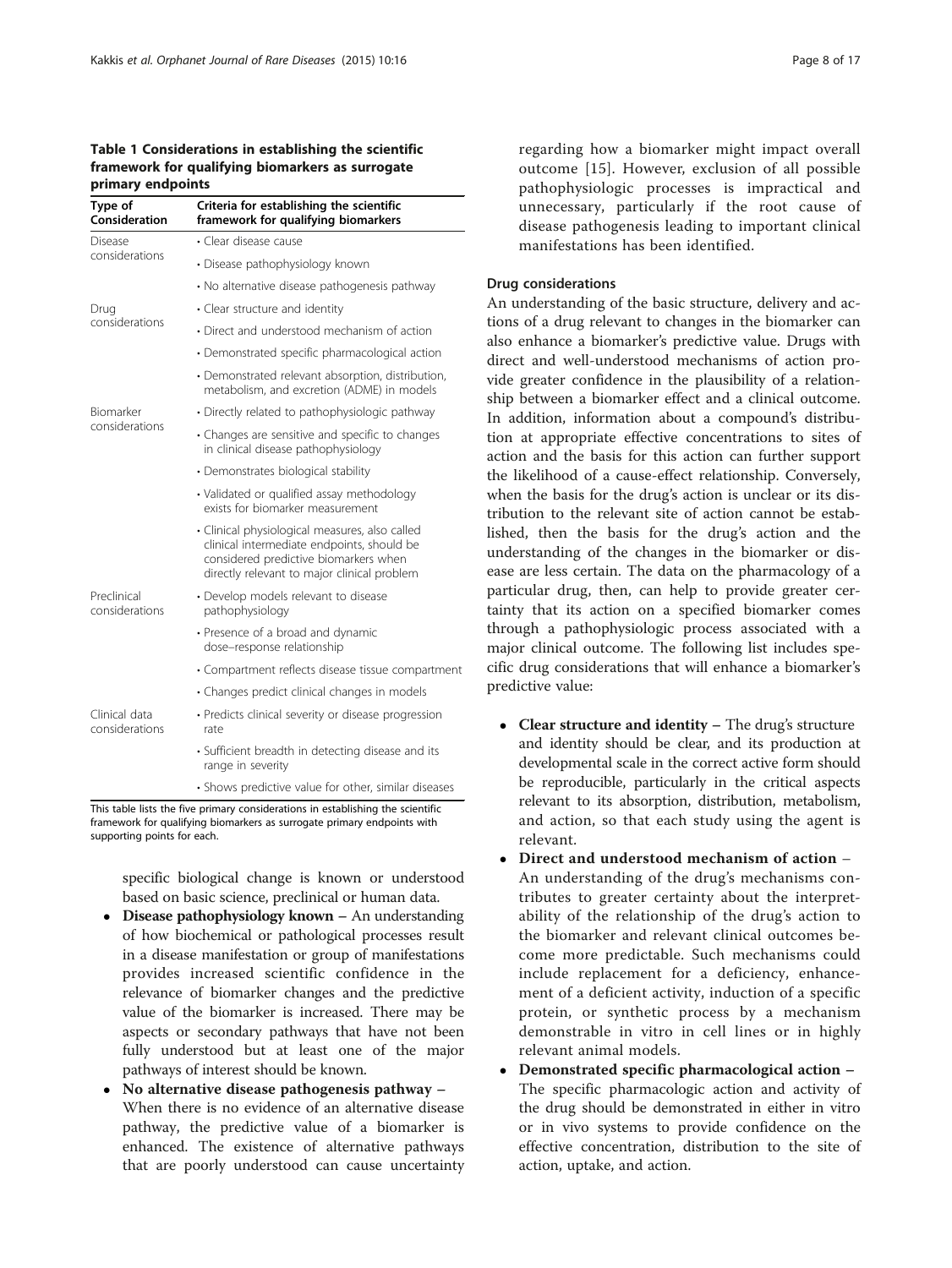Demonstrated relevant absorption, distribution, metabolism and excretion (ADME) in models – When the drug's ADME are consistent with delivering the drug to the site of action at a relevant concentration consistent with the plausibility of action on the target tissue or tissues, this increases the likelihood that the effect on a biomarker and disease state are connected to the pathophysiologic process and the relevant clinical outcome.

### Biomarker considerations

Biomarkers as surrogate primary endpoints have had both successes and failures in their ability to accurately predict clinical benefit [[8](#page-16-0),[15](#page-16-0)]. The large variety of biomarkers and disease contexts can make the systematic scientific evaluation process difficult, but there are specific points of supporting information that can enhance the likelihood of real predictive value. While statistical correlations established through large interventional outcomes studies have frequently been used to develop predictive relationships, correlations alone do not provide predictive value for a biomarker that can be evaluated based on its biology. The biological bases of biomarkers and their relationship to the pathophysiology of disease represent a valuable and critical insight into predictive value.

Biomarkers can represent any point along the pathophysiologic process, from primary disease cause to just before clinical outcome, and different considerations exist for different types of surrogates (see Table [2](#page-9-0)). A map of the pathophysiologic pathway from primary cause, primary and secondary pathophysiologic processes, primary and secondary clinical effects, early clinical outcomes and final clinical outcomes should be prepared to help establish the basis for the relationship of the biomarker, and to provide a structure for verifying the degrees of evidentiary support that exist for these steps. Understanding the precise process level for the biomarker and the type of biomarker is important in guiding the type of information required about a biomarker and its position within the pathophysiology of the disease and reflecting the drug's mechanism of action (see Table [3](#page-10-0)).

- Directly related to the pathophysiologic pathway The biomarker should be directly in line within the pathophysiologic map for at least one of the major pathophysiologic pathways. This is a critically important factor as reviewed by Fleming [[16\]](#page-16-0).
	- An effect on a biomarker close to the primary pathophysiologic cause of the disease is more likely to be predictive of a meaningful impact on the disease and is less prone to unknown links or

secondary and variable pathophysiologic processes.

- If the biomarker is part of a secondary pathophysiologic process, the process must be demonstrated to be important and critical to the clinically important pathophysiology, and the links to the primary pathophysiology should be demonstrated in model studies.
- A combined effect on multiple secondary pathologic biomarkers, particularly in the setting of an effect on a primary pathophysiologic mechanism, should provide greater confidence in predicting a clinically meaningful effect.
- A biomarker or intermediate clinical biomarker close to a major pathophysiologic clinical outcome should also be considered relevant to and predictive of a specific clinical outcome.
- A biomarker should be matched with the most appropriate stage of disease and used in that context. A biomarker of early disease pathophysiology may no longer be relevant once significant, irreversible damage to an organ has occurred (e.g. malformation or failure), and conversely, a biomarker of late disease pathophysiology may not be informative early in the disease course.
- The biomarker should not have other unpredictable parallel pathophysiologic pathways that could confound the interpretation of the biomarker. This could include a pathway for metabolizing the biomarker or creating the marker that is a normal biologically variant factor. Controls for this issue should be considered in study designs.
- Changes are sensitive and specific to changes in clinical disease pathophysiology – The changes in the biomarker should be sensitive and specific to changes in the patient's condition and disease symptoms with a sufficient dynamic range between normal and abnormal patients. The assay should be able to distinguish abnormal from normal with sufficient precision and accuracy to be a reliable tool in the clinical setting. To ensure that various gradations of abnormality in specimens are accurately detected, the difference between abnormal and normal should be large relative to the standard deviation or coefficient of variation of the assay in a clinical study setting. When possible, these data should come from untreated patient specimens and the age, gender, and ethnic origin, if relevant, should be comparable to normal controls. If collected in preclinical models, the ability to detect an abnormal result with sufficient dynamic range should be convincing. The dynamic range must be adequate to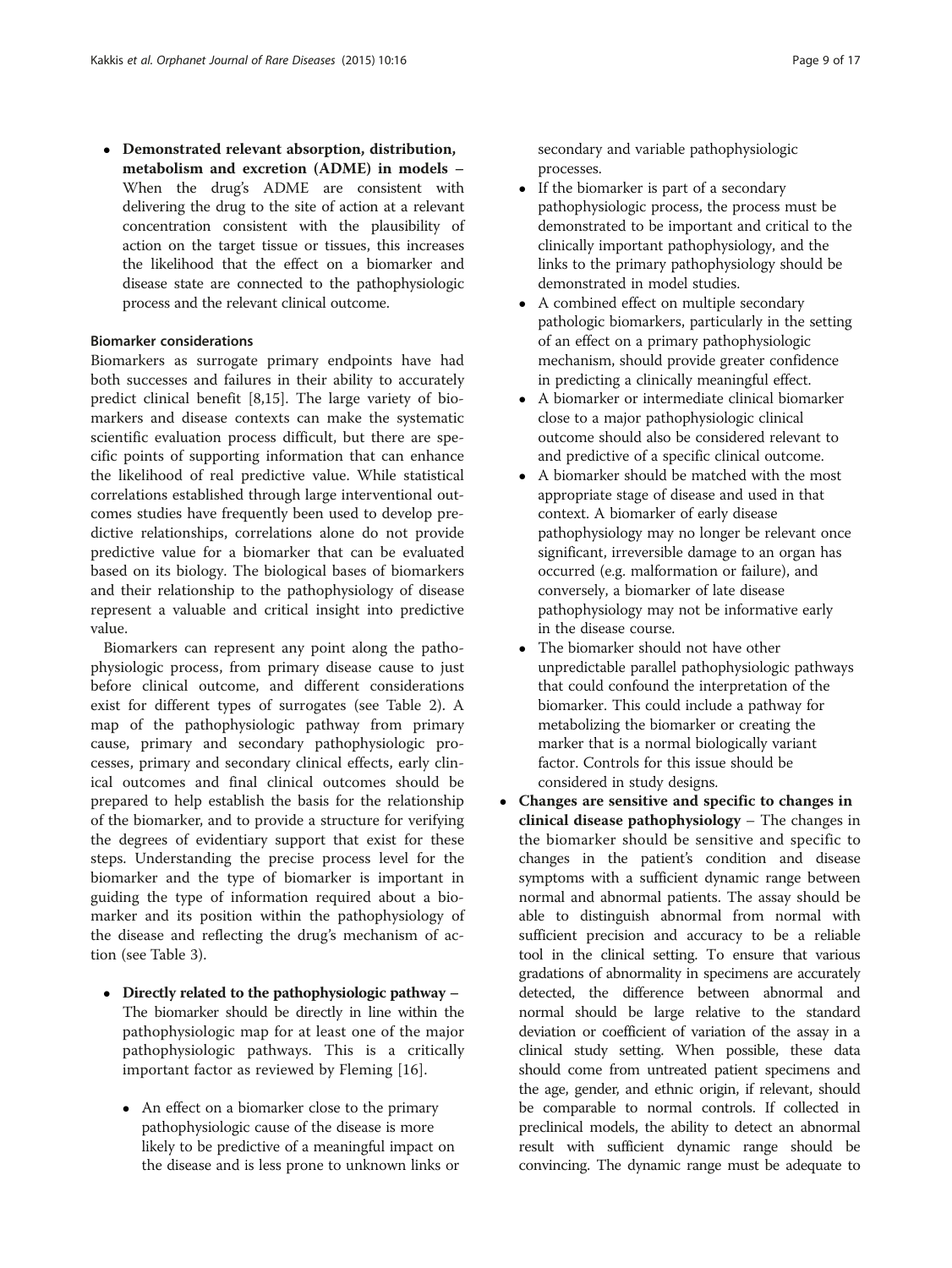| <b>Disease</b>                                      | Cause (gene or protein<br>level)                                 | 1° Pathophys. (cell level)                                                          | 2° Pathophys. (tissue level)                                                        | <b>Clinical Physiology</b><br>(system/organ)                         | <b>Early Clinical</b><br>(integrated<br>systems) | Late Clinical (final major<br>outcome/events)                   |
|-----------------------------------------------------|------------------------------------------------------------------|-------------------------------------------------------------------------------------|-------------------------------------------------------------------------------------|----------------------------------------------------------------------|--------------------------------------------------|-----------------------------------------------------------------|
| Mucopolysaccharidosis<br>type 1 (MPS 1)             | IDUA gene mutations<br>Reduce iduronidase<br>enzymatic activity  | Accumulation of heparan sulfate<br>and dermatan sulfate GAG in cells<br>and tissues | GAG infiltration of upper airway<br>tissue                                          | Sleep apnea, JO2                                                     | Sleep<br>deprivation                             | Right heart failure                                             |
|                                                     |                                                                  |                                                                                     | GAG infiltration of lungs, liver,<br>rib and spine development                      | Impaired PFT                                                         | Pulmonary<br>insufficiency                       | Hospitalization/oxygen<br>Increased respiratory<br>infections   |
|                                                     |                                                                  |                                                                                     | Synovial storage                                                                    | Joint ROM defect Nerve<br>compression                                | Difficult hand<br>mobility                       | Unable to do ADL Carpal<br>tunnel syndrome<br>requiring surgery |
|                                                     |                                                                  |                                                                                     | Thick heart valve                                                                   | Echocardiogram                                                       | Enlarged heart                                   | Congestive heart failure                                        |
|                                                     |                                                                  |                                                                                     | Abnormal bone/joints formation MR                                                   |                                                                      | Joint pain,<br>stiffness,<br>contractures        | Wheelchair bound                                                |
|                                                     |                                                                  |                                                                                     |                                                                                     | Dysostosis multiplex                                                 | Reduced growth                                   | Orthopedic interventions                                        |
|                                                     |                                                                  |                                                                                     |                                                                                     |                                                                      | rate                                             | Short stature                                                   |
| Phenylketonuria                                     | Defect in PAH gene that<br>expresses PAH that<br>metabolizes Phe | TPhe destruction leads to<br>↑Phenylalanine in blood                                | ↑Phenylalanine causes cytotoxic<br>effects                                          | White matter<br>abnormalities                                        | Mild cognitive<br>impairment                     | Advanced cognitive<br>impairment                                |
|                                                     |                                                                  |                                                                                     | Myelin abnormalities                                                                | Altered neuro function                                               |                                                  |                                                                 |
| Myasthenia gravis                                   | Antibody to the AchR                                             | Inhibition of Ach-based signaling                                                   | Muscle weakness                                                                     | Drooping eyelids                                                     | Difficulty<br>keeping eyes<br>open for vision    | Wheelchair bound Loss of<br>ambulation                          |
|                                                     |                                                                  |                                                                                     |                                                                                     | Weak legs                                                            | Difficulty walking                               |                                                                 |
| Duchenne muscular<br>dystrophy                      | Genetic defect in<br>dystrophin gene                             | Deficiency of dystrophin protein                                                    | Rupture of myofibrils                                                               | Muscle weakness                                                      | Gower's sign                                     |                                                                 |
|                                                     |                                                                  |                                                                                     | Myopathy                                                                            | Heart abnormality                                                    | Fatigue<br>Decreased play                        | Heart failure Death                                             |
|                                                     |                                                                  |                                                                                     | Centrilobular nuclei                                                                | Decreased FVC Impaired<br>PFT                                        | Respiratory<br>insufficiency                     | Ventilatory support                                             |
| Alpha Dystroglycan<br>related muscular<br>dystrophy | Hypo-glycosylation of<br>alpha dystroglycan                      | Defective binding to extracellular<br>matrix, sarcolemmal membrane<br>instability   | Stem cell regenerative defect<br>Muscle cell death                                  | Decreased balance,<br>walking, climbing stairs,<br>rising from chair | Muscle<br>weakness.<br>impaired<br>mobility      | Wheelchair bound                                                |
| Fabry Disease                                       | Mutation a-galactosidase                                         | Accumulation GL3 in lysosome                                                        | Multiple cells storage Small<br>vessels storage (cardiomyocytes,<br>podocytes etc.) | PNS                                                                  | Acroparesthesia                                  |                                                                 |
|                                                     | gene                                                             |                                                                                     |                                                                                     | CNS                                                                  | Stroke                                           | Neurologic deficits                                             |
|                                                     |                                                                  |                                                                                     |                                                                                     | Kidney                                                               | Proteinuria/injury                               | Renal failure                                                   |
|                                                     |                                                                  |                                                                                     |                                                                                     | Heart                                                                | Arrhythmia                                       | Cardiac death                                                   |

# <span id="page-9-0"></span>Table 2 Example of pathophysiologic maps linking disease cause to final clinical outcomes

The table outlines 6 diseases as examples for pathophysiologic maps. The first column represents the disease, then the cause, the primary pathophysiologic outcome of the cause through other causes, clinical physiology and clinical outcomes. The table is intended to capture the known steps in a process, from which the location and relevance of a biomarker might be established and compared against. ADL is activities of daily living, CNS is central nervous system, FVC is forced vital capacity during pulmonary function testing, GAG is glycosaminoglycan, GI is gastrointestinal, PAH is phenylalanine hydroxylase, PNS is peripheral nervous system.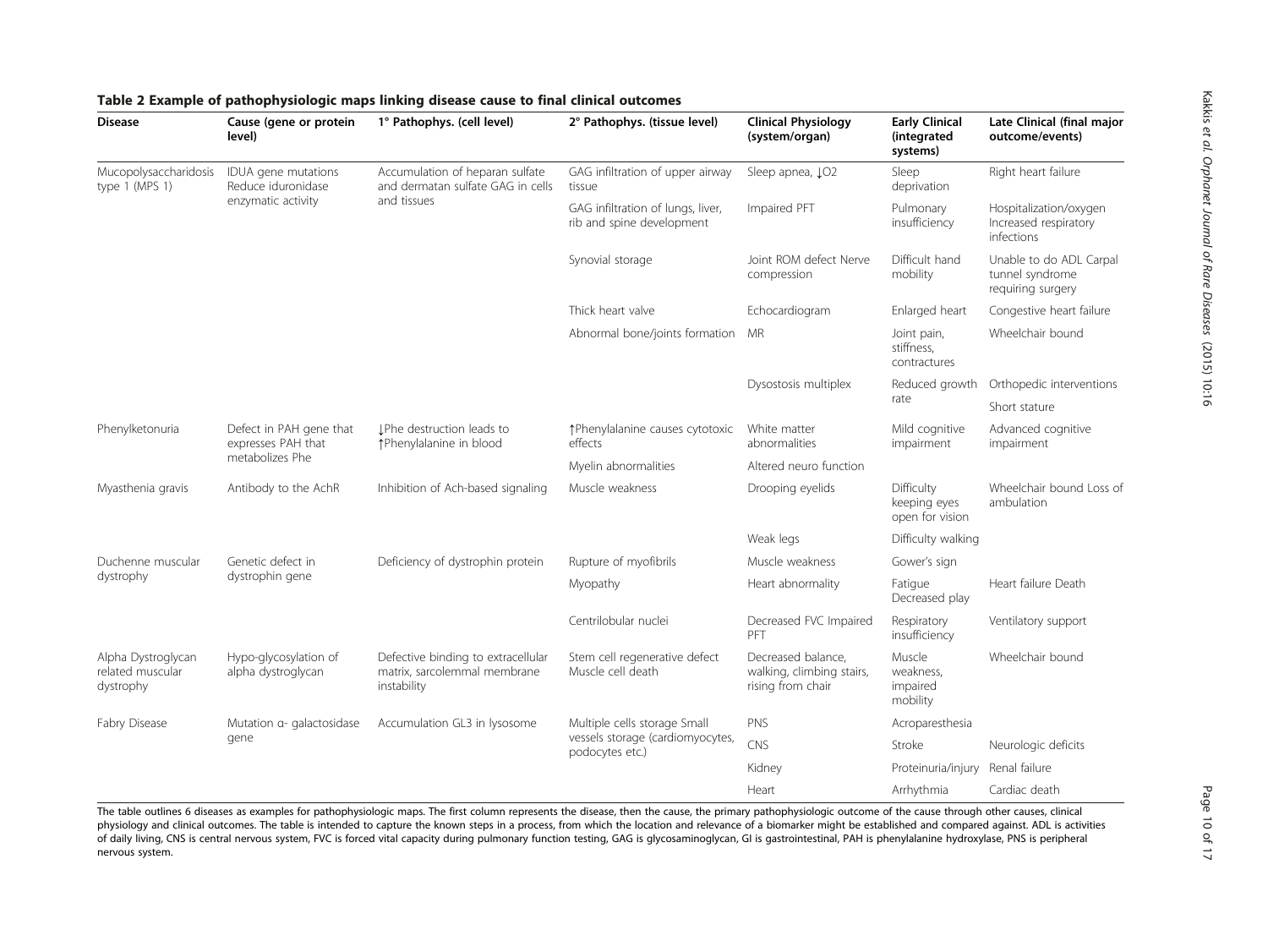| <b>Biomarker</b><br>Type        | Pathophysiologic<br>Process or Stage                      | <b>General Examples</b>                                                                                             | <b>Specific</b><br><b>Examples</b>      | Pros                                               | Cons                                                                                                     |  |
|---------------------------------|-----------------------------------------------------------|---------------------------------------------------------------------------------------------------------------------|-----------------------------------------|----------------------------------------------------|----------------------------------------------------------------------------------------------------------|--|
| Genetic<br>marker               | 1° Cause                                                  | Presence of a gene mutation                                                                                         | CF mutations                            | Measure presence of gene                           | Not a function                                                                                           |  |
| RNA/gene<br>expression          | 1° pathophysiologic                                       | Expression of aberrant RNA                                                                                          | Friedrich's ataxia                      | Direct impact on gene<br>expression                | Unclear about downstream effect                                                                          |  |
|                                 |                                                           | RNA splicing error                                                                                                  | Fragile X                               |                                                    |                                                                                                          |  |
|                                 |                                                           | Presence of new gene expression                                                                                     |                                         |                                                    |                                                                                                          |  |
| Enzyme or<br>protein level      | 1° pathophysiologic                                       | Enzyme activity in tissue                                                                                           | Alpha-1-                                | Direct measure of active<br>compound               | Difficult to verify tissue effect                                                                        |  |
|                                 |                                                           | Protein in circulation                                                                                              | antitrypsin                             |                                                    |                                                                                                          |  |
| Biochemical                     | 1° pathophysiologic                                       | Blood level of an accumulating metabolite due to a 1° block                                                         | Phenylalanine in<br>PKU                 | active compound                                    | Directly toxic compound or Not a measure of tissue effect                                                |  |
|                                 |                                                           | Decrease in level of critical needed biochemical                                                                    | BH4 in BH4<br>deficiency                |                                                    |                                                                                                          |  |
| Secondary<br>Biochemical        | 2° pathophysiologic                                       | Increase in secondary metabolite that is toxic or part of<br>pathophysiology but not from original defect           | Succinyl-lactone<br>in tyrosinemia I    | Directly measure of toxic<br>effector              | Cannot always measure downstream toxicity                                                                |  |
|                                 |                                                           |                                                                                                                     | Homogentisic<br>acid in<br>alkaptonuria |                                                    |                                                                                                          |  |
| Biopsy                          | 2° pathophysiologic                                       | Presence of abnormal cells or marker                                                                                | GL3 granules in<br>Fabry                | absence of protein                                 | Direct measure of disease or Variability of biopsies, representative<br>sampling, variable assay methods |  |
|                                 |                                                           | Pathological change in structure                                                                                    | Dystrophin in<br>Duchenne               |                                                    |                                                                                                          |  |
| Ex vivo<br>explant              | 2° pathophysiologic                                       | Evaluate a cell removed from the patient for a phenotype or<br>function                                             | CGD/y-interferon                        | None                                               | Failed : questionable validity of an ex vivo<br>assessment                                               |  |
| $X-ray/$<br>Imaging             | 2° pathophysiologic                                       | Bone structure                                                                                                      | X-ray ricket score                      | Bone structure is nature of<br>disease             | X-ray does not show function exactly                                                                     |  |
|                                 |                                                           | Presence of abnormal lesions                                                                                        |                                         |                                                    |                                                                                                          |  |
|                                 |                                                           | Change in size                                                                                                      |                                         |                                                    |                                                                                                          |  |
|                                 |                                                           | Visual appearance like fundoscopy                                                                                   |                                         |                                                    |                                                                                                          |  |
| Clinical<br>Physiology<br>tests | 1° clinical effect                                        | Tests used in clinical evaluations of clinical conditions<br>dependent primarily on a single tissue/organ           | FVC in CF                               | Measure of a physical<br>function that is directly | Not strictly a clinical outcome and hard to<br>gauge size of effect with clinical outcome                |  |
|                                 |                                                           | EMG, EKG, NCV, BAER, hand held dynamometry                                                                          | Muscle strength<br>in DMD or HIBM       | relevant                                           |                                                                                                          |  |
| Clinical<br>function            | 2° clinical effect or<br>intermediate clinical<br>measure | Tests that study integrated multiple body systems/organs,<br>Pulmonary function tests, sleep apnea, muscle function | 6 min walk test                         | Measure of a patient's<br>function                 | Need to interpret magnitude of change for                                                                |  |
|                                 |                                                           |                                                                                                                     | Walking speed                           |                                                    | relevance to patient                                                                                     |  |

# <span id="page-10-0"></span>Table 3 Biomarker example types organized by biological level and compared for pathophysiologic level

The table provides examples of different types of specimens that might be obtained from a patient or featured measured in a patient and relates these examples to their pathophysiologic stage. The goal is to highlight the type of measures and relate these measures to the cause of disease and those steps that are further downstream. Examples for the endpoint measure in patients with specific diseases are provided to highlight the pros and cons of different types of biomarkers.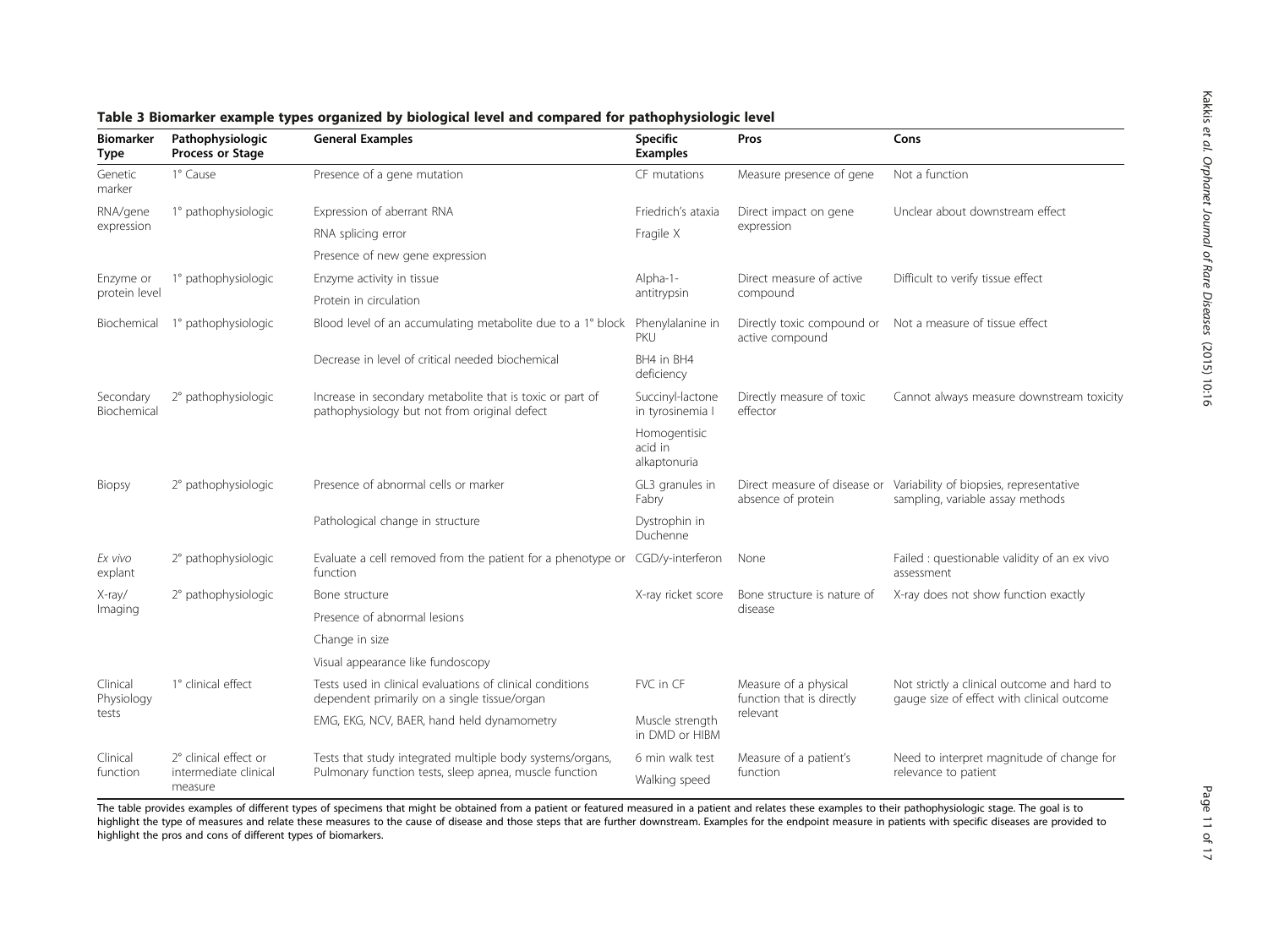assure that biological variation between patients or the assay methodology could not overshadow the relevant changes in the biomarker. Changes in preclinical models with treatment should substantiate the characteristics of dynamic range and responsiveness to change over time.

- Demonstrates biologic stability If the disease state is relatively stable and no change in physiology is occurring, the biomarker's relative level should not dramatically change. Obtaining these data may require testing a group of individuals or preclinical models over a significant timeframe.
- Validated or qualified assay methodology exists for biomarker measurement - The assay methodology for measuring the biomarker should be validated or qualified using reasonable and relevant criteria. In order for approval to be based on a biomarker, the assay must reliably measure the biomarker's value in humans. This is of particular importance for tissue biopsy analysis, as well as for other techniques in which complex samples are analyzed using tools that may be prone to variation from the sampling process, the reagents or signal detection.
- Clinical physiological measures, also called clinical intermediate endpoints, should be considered predictive biomarkers when directly relevant to major clinical problem – Many clinical physiological tests are used to assess and treat a specific clinical condition in common and rare diseases. These tests are routinely accepted for use in clinical practice for the diagnosis and management of clinical conditions in other common diseases with similar pathophysiology. For example, measures for joint range of motion, sleep apnea, heart enlargement by echocardiography, and similar tests have been associated with clinical outcomes and are actively used to initiate treatment in common diseases. If the comparability between the pathophysiologic processes, disease characterization, or outcomes can be demonstrated between the rare disease and common diseases, these tests should be considered to have predictive value. The magnitude of the disease present and changes expected should be shown to compare well with clinically significant changes observed in other common diseases where the clinical physiologic measure is used. Although the tests may not have been previously used as primary endpoints, if national standards for the diagnosis and management of the disease condition exist for other diseases, then the comparability of the disease process need only be supported through the use of scientific literature or testing in order to support the use of the test as a biomarker in a rare disorder. Examples of such tests include pulmonary function

tests, sleep apnea testing (e.g. apnea-hypopnea index), echocardiography (assessing cardiomegaly or poor ejection fraction), nerve conduction velocity, or similar clinical physiology tests that capture important clinical physiology used for the diagnosis and management of conditions. Included in this category could be physiologic measures normally accepted as clinical endpoints but for which the magnitude of the change might be too small to represent a clinical benefit, thought the direction of the change is positive for the patient. For clinical intermediate endpoints which are derived from studies in larger population diseases, the expectation is that the secondary pathophysiologic processes should be similar or have some commonality in the rare disease although it can be hard to prove this accurately. In any case, the magnitude of change should be physiologically important as observed in more common diseases even if identical processes are not present. For example, pulmonary disease in the rare mucopolysaccharidoses, is associated with both restrictive and obstructive components due to soft tissue and bone disease and the improvement on restrictive disease is part related to improvements in the lung tissue, likely are in part similar to other inflammatory/infiltrative diseases of the lung. Both have macrophages and lung injury leading to interstitial changes, edema and scarring potentially. The magnitude of the effect should be physiologically meaningful based on what is observed in the larger population disorders within the specific rare disease context.

# Preclinical considerations

For rare diseases, model disease treatment data are often essential to demonstrating an important effect of a treatment on a disease. The proper conduct of preclinical studies can be important to establish a platform of data and a framework for understanding how the disease and drug interact, as well as how the biomarker's behavior is predictive. Certain critical sets of data should be obtained to support the biomarker for in vitro and preclinical model experiments. The more appropriate and comparable the model is to human disease, the better it may predict human disease. In the absence of strongly predictive clinical models, a model that demonstrates the treatment and biomarker effects at the level of pathophysiology and pharmacology is sufficient, as preclinical models often do not express every aspect of clinical disease or progression in the same manner as in humans. Clearly, data derived only in animal models of less certain relationship to a disease, must be supported by other types of data in order to allow qualification. Exclusive reliance on animal models is not optimal as this can lead to a failure in the predictive value of the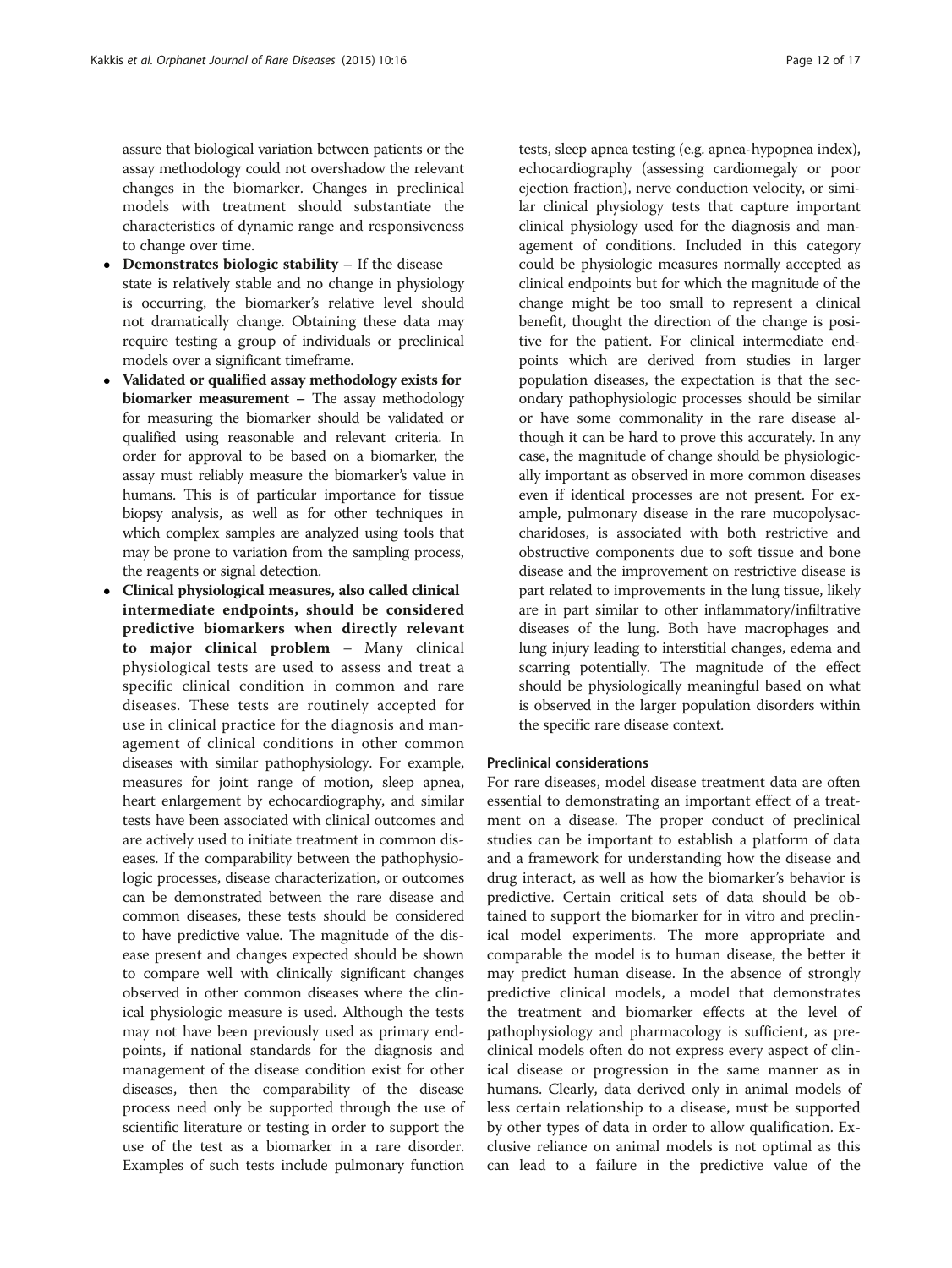biomarker when the model does not fully reflect the human disease state.

The best possible data setting, whether in vitro or preclinical, should be sought to support the considerations provided below. However, for some diseases there is no opportunity to make a preclinical model and only in vitro models may be available or valid. When measuring the clinical effects in the models is impractical or irrelevant, the data on the preclinical models can be based on the pharmacologic or pathophysiological changes in the model.

Key preclinical data to support the predictive value:

- Develop models relevant to disease pathophysiology – Models are developed that can be studied for a comparison of the biomarker with the pathophysiology and using microscopic, biochemical and (if present) clinical disease assessments. Clinical disease varies in models and may not be the same in every respect due to the differences in species and effects of changes, but applicability of the models can still be demonstrated if relevant pathophysiologic changes can be assessed.
- Presence of a broad and dynamic dose–response relationship – This relationship should exist demonstrating how changes in the biomarker reflect changes in the modeled disease levels over

a reasonably wide range. When possible, it is critically important to establish the level of biomarker improvement associated with a potentially clinically meaningful change in clinical disease severity or symptomology and to assess for floor or ceiling effects on the relationship between the biomarker and the disease (see Figure 1). The dose–response relationship should also be established for suboptimal therapeutic dose levels to demonstrate the biomarker's sensitivity in evaluating drug effects that are low and not likely to predict benefit. The impact of any adverse responses (e.g., an immune response to the therapeutic agent) should be evaluated for its impact on the biomarker and treatment effect to show how the biomarker predicts the treatment effect at the biochemical or pathologic level when altered by the adverse response. For example, if antibodies to a drug interfere with efficacy, the biomarker should reflect this decrease. If there is no clear relationship between the amount of model disease reduction and clinical outcome, then a relative comparison toward the degree of normalization of the pathophysiology should be used as the best estimate of a meaningful treatment effect.

 Sampling compartment reflects disease tissue compartment – The site of sampling, whether blood, urine, cerebrospinal fluid, an X-ray/image, or



dynamic range is covering a larger part of the major decline process, and would therefore express a better response relationship with the clinical status. Establishing this relationship is an important part of interpreting the change in a biomarker in a clinical study setting and understanding the predictive value of the biomarker; having this data is therefore important in the qualification process. This figure and discussion was taken from a presentation by Marc Walton at the Workshop Series on this white paper development in 2012 (See [www.EveryLifeFoundation.org](http://www.everylifefoundation.org) for the slide presentation).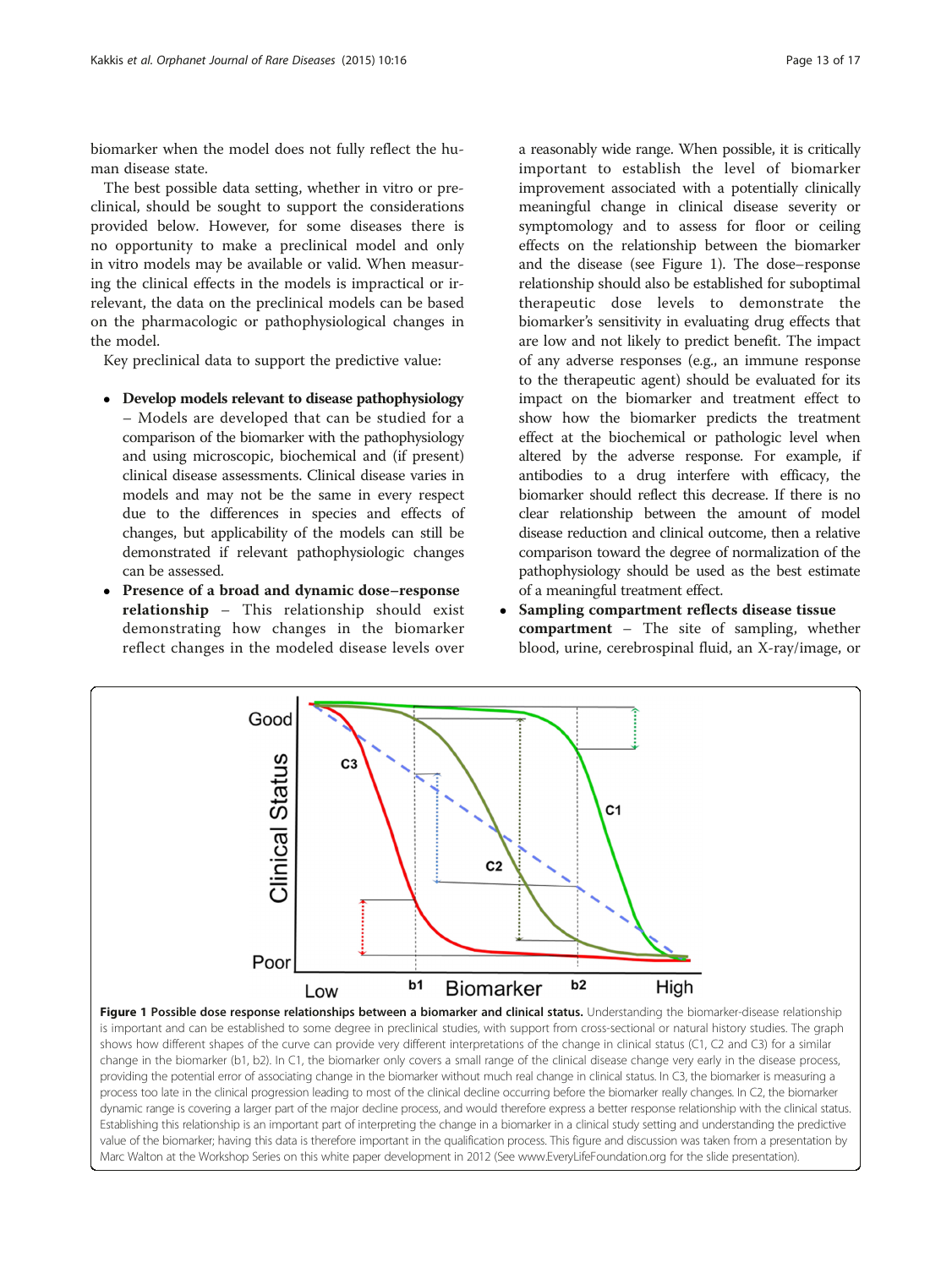a biopsy, must reflect the relevant disease compartment, even if sampling the disease compartment is not possible. A comparison of the dose–response relationship should establish the relationship between the sampled compartment levels (e.g. blood, urine or biopsy) and the pathology in relevant tissues associated with adverse clinical outcomes. For example, a blood test should correlate with muscle pathology for a muscle disease treatment, showing that the serum compartment of the biomarker is representing the tissue compartment of interest, muscle. If a blood biomarker were being studied for a CNS indication, studies in model systems should show that the blood compartment sufficiently reflects the brain disease state. For the brain, a spinal fluid biomarker measurement should be shown to reflect the brain pathology for a neurological disease treatment. Confirmation of the preclinical data within a clinical cross-sectional survey would be valuable when possible. To be clear, the disease process could occur in multiple tissue compartments beyond the sampled compartment, but in this case, it should be shown that the sample source is relevant and correlated with other disease-relevant tissues across a variety of therapeutic situations or that it is at least predictive of the important tissues in the preclinical models. In particular, less than maximally effective levels of treatment should be used to determine whether the biomarker reasonably reflects the pathologic outcome for tissues relevant to disease outcomes to establish to a reasonable degree the dose-biomarker response across a range of treatment effect sizes.

 Changes predict clinical changes in models – Although many preclinical models do not show comparable clinical disease to humans, demonstration of the predictive value of the biomarker on treatment outcome in clinical measures can still help provide support for greater predictive value.

#### Clinical data considerations

The collection of clinical data has been an especially difficult barrier to access to the AA pathway for rare diseases, due to lack of historical data, insufficient patient numbers, and time to establish firm relationships between a biomarker and clinical outcomes. Optimally, clinical data with an effective treatment are required to develop a predictive relationship for clinical outcomes. When clinical outcome data does exist for the predictive value of a biomarker in a rare disease, these data are important to the assessment in the qualification of a biomarker endpoint for use as a surrogate primary endpoint. In most cases, however,

longitudinal treatment studies with other agents have never been conducted, and there is limited useful clinical outcome information available from natural history studies. In these cases, other types of data must be sought when practical to support the qualification of a surrogate. In the absence of clinical outcome data, significant information can be obtained from cross-sectional survey studies of patients using a biomarker and known clinical condition and assessment measures. These studies can be conducted prior to the investment in manufacturing a drug, or before clinical development has begun, to assist in the determination of the predictive value of the biomarker when reasonable and practical. Ideally, the studies should include patients of different ages, severity and stages of disease. This crosssectional survey data can often be larger in patient number and broader in scope than the type of data provided by a natural history study, especially if the long-term retrospective data can be also collected during the crosssectional evaluation.

Natural history data can be enormously helpful in assessing a disease and planning a development program both in supporting a biomarker and in understanding the disease. However, such studies are costly, take a long time to complete, and can be prone to selection bias, making it exceedingly difficult to collect the kind and quality of data required for assessment of biomarkers in a time frame that allows for a real impact on rare disease development programs. Nonetheless, both natural history and cross-sectional data can be very useful in supporting the clinical relevance of a biomarker endpoint.

The clinical data to support a biomarker should focus on the following important considerations for a biomarker:

Predicts clinical severity or disease progression

rate – A cross-sectional clinical survey study or retrospective medical chart survey or natural history study can yield data to support a relationship between the magnitude and change over time of the biomarker measures and severity/progression/ disease level by other clinical measures. The survey can provide multiple types of data to establish a reasonable relationship and dynamic range for the biomarker and a clinical parameter. This can be done early in a program before a drug exists or before an IND is submitted.

 Sufficient breadth in detecting disease and its range in severity – The sensitivity and dynamic range of the biomarker must be sufficiently broad to elucidate the important part of the spectrum of severity of the disease using the biomarker. Patients with mild disease or severe disease can be distinguished from each other and from normal patients.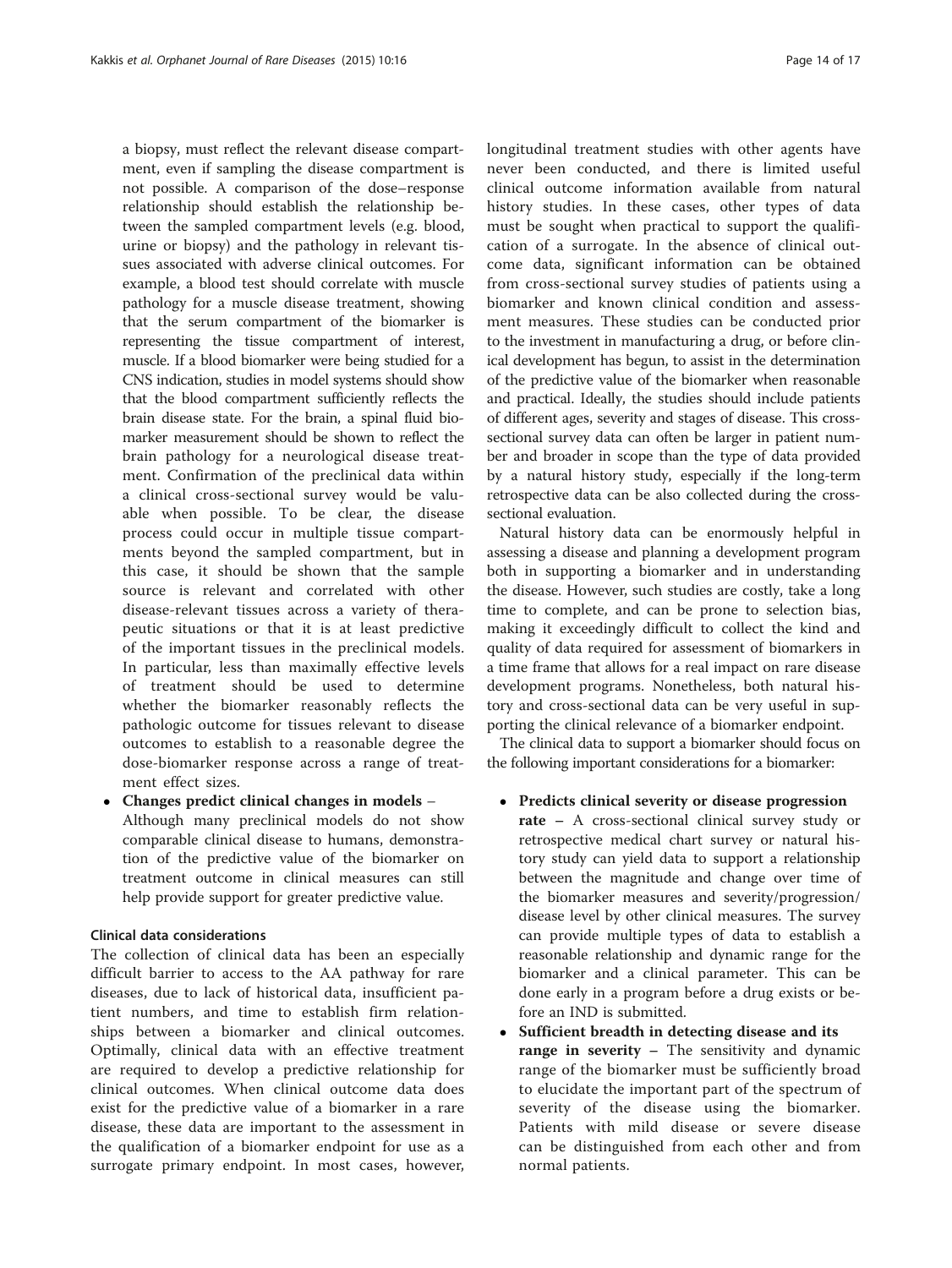#### Shows predictive value for other, similar

diseases – Clinical data with approved drugs from similar diseases, for which studies have been completed, show a reasonable relationship between changes in the biomarker and changes in clinical endpoints. This may rarely occur, but if adequate and reasonable parallels for another rare disease with similar mechanisms exist, these data may be useful. This is not to suggest that the use or failure of biomarkers in complex multi-genic common diseases should necessarily be applicable to results in diseases with far more specific and clear underlying pathophysiology. One example of is the use of plasma ammonia level to approve several drugs that reduce ammonia in patients affected by defects in the urea cycle.

# Successful examples using biomarker endpoints during rare disease drug development

A number of drugs have been approved for the treatment of rare diseases using biomarker-based primary endpoints. In most cases, the standard approval pathway was used and involved some degree of FDA flexibility. AA was used in some cases. While these examples provide support for the types of information that has been successful in achieving approval, they may not necessarily reflect the full range of information needed to successfully develop a rare disease therapeutic.

A. Ammonia in urea cycle defects: glycerol phenylbutyrate

The urea cycle defects cause a block in the process that disposes of ammonia as urea, and results in elevation of toxic ammonia levels. The defect is directly in the pathophysiologic process that creates the biomarker ammonia, and ammonia is intrinsically toxic in excess. A series of drugs that divert ammonia via glycine or glutamine depletion have been approved using ammonia levels as the primary indicator. The most recent example is glycerol phenylbutyrate for urea cycle disorders that was approved with a randomized double cross-over clinical study comparing it with the approved original phenylbutyrate. The control over ammonia over a 24-hour period was compared with the active control treatment. Given the history of approvals for drugs intended for urea cycle defects using ammonia control, and the use of ammonia control in other diseases such as liver diseases, there has been a precedent for ammonia control as a biomarker endpoint.

B. Phenylalanine for phenylketonuria (PKU): Sapropterin dihydrochloride

Phenylalanine is increased in large excess in patients due to defects in the phenylalanine hydroxylase enzyme.

This enzyme is primarily responsible for initiating the oxidative degradation of phenylalanine, and without it the phenylalanine level rises many-fold above normal. Phenylalanine has been shown to be directly toxic to neurons and has been shown to predict IQ outcome in multiple clinical studies of another therapy, dietary restriction of phenylalanine. The use of phenylalanine blood level was accepted as a primary endpoint in an 89-patient randomized, placebo-controlled clinical study in the sapropterin dihydrochloride development program for the PKU program. Although the mechanism of action of sapropterin was different from the compared diet therapy used to qualify the biomarker endpoint, its mechanism was demonstrated by labeling studies to involve the restoration of the normal oxidative metabolic pathway.

# C. GL3 storage granules in the vascular endothelial cells for Fabry disease: Agalsidase beta

Fabry disease is a lysosomal storage disorder caused by a defect in the alpha-galactosidase gene and results in storage in many cell types. The disease has a pronounced vascular phenotype with disease most commonly in the kidney, heart and brain. Storage within the endothelium is directly responsible for these vascular problems. In the development of an enzyme replacement therapy for Fabry, it was shown that the enzyme can clear the storage and return the endothelial cells to near-normal if not normal status in terms of GL3 granules using renal biopsies and a scoring system. This pathologic endpoint was used in the approval of the enzyme therapy agalsidase beta in a 58-patient randomized placebo-controlled study. The challenge was that biopsy data can be quite variable in sampling and the scoring can be subjective, so extensive work on multiple biopsies and scoring systems and adjudication of results was needed to develop and gain agreement on the biopsy and the analysis of the pathology. The confirmatory study for this approval had some complications and though the result is debated, agalsidase beta did appear to reduce the major event rate of Fabry disease as expected.

D. Hemoglobin and platelet count for Gaucher disease: Alglucerase

Patients with Gaucher have lysosomal storage in the macrophages which leads to a large spleen and sequestration of red cells and platelets. Anemia and thrombocytopenia can be severe and be associated with bleeding problems. Alglucerase was studied in a 12-patient single-arm, open-label study and shown to improve hemoglobin and platelet counts, as well as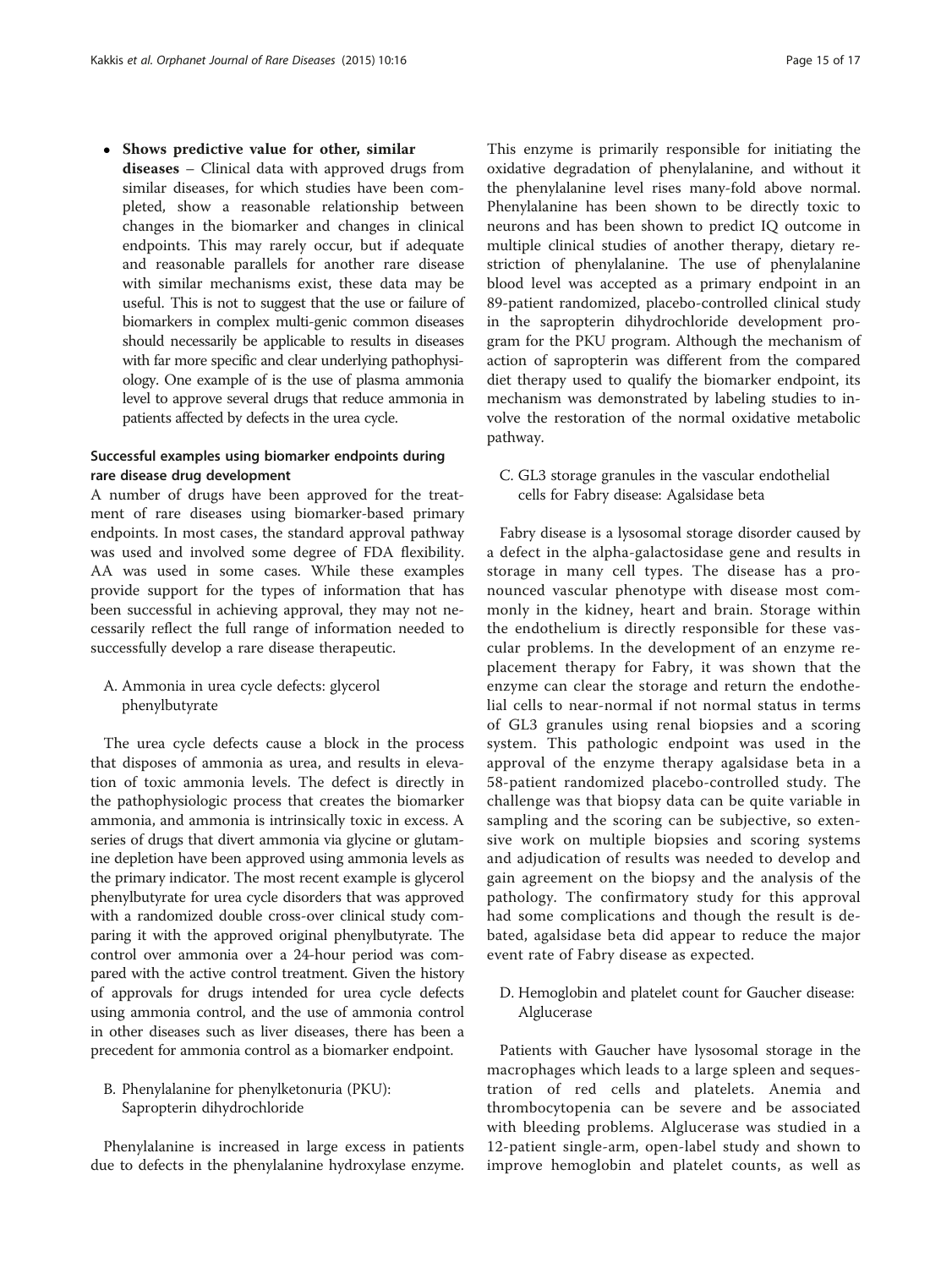<span id="page-15-0"></span>reduce spleen and liver size. Although the magnitude of the changes had not been shown to be clinically meaningful specifically in these disease patients, it was assumed based on general medical experience that low hemoglobin and low platelets are problematic, that these low levels are not resolved spontaneously, and that the magnitude and consistency of the levels' resolution should be beneficial for patients.

E. Alpha-1-antitrypsin level for Alpha-1-antitrypsin deficiency disease

Patients with alpha-1-antitrypsin deficiency disease have excessive protease action that results in pulmonary disease like emphysema over many years, and can also be associated with liver disease. Blood-derived replacement therapy was successfully approved by demonstrating the reasonable restoration of blood levels of the protease inhibitor, although no direct proof of inhibiting proteases at the tissue level was demonstrated. An openlabel study of one form of an alpha-1-proteinase inhibitor (Prolastin) was studied in 19 patients over 24 weeks and shown to achieve a serum level exceeding 80 mg/dl, and bronchoalveolar lavage demonstrated that the level in the plasma compartment was reaching the alveolar space.

F. Deferasirox for reduction in iron overload in beta-thalassemia

Deferasirox was approved using a liver biopsy measure of iron as a primary biomarker endpoint for the reduction in iron overload derived from transfusion therapy in the red cell disease, beta-thalassemia. In this program, a randomized, open-label study comparing standard therapy with deferoxamine compared the iron content in a liver biopsy at 12 months to baseline content. Liver iron content is a measure of total iron load and the drug's action is the direct removal of iron via the urine. The biomarker is in the liver, which is an important target organ and therefore an appropriate tissue compartment for measurement. The precision of biopsy methods can be challenging in general, and this study randomized a total of 586 patients to achieve their demonstration of efficacy over 4 dose levels.

# Conclusions and recommendations

The effective utilization of the AA pathway for rare diseases will require development and use of a scientifically sound framework of data for qualifying biomarker endpoints allowing the practical use of biomarkers as a measure of efficacy. A scientific framework with defined sets of supporting data should allow the beginning of a more structured approach to qualifying biomarkers for

use in pivotal studies of rare disease treatments and ensure a wider array of important considerations are included in this process. The proposed data that help qualify a biomarker will cover the disease, the drug, the biomarker, preclinical data, and clinical survey or natural history data. It is extremely important to recognize that clinical outcome data for a novel biomarker is rarely available or plausibly obtained for many rare diseases and therefore a systematic process that builds support for the predictive value of a surrogate using data that is available will allow more investment in innovative treatments for rare diseases.

This proposed scientific framework is a first step and will need further evolution and development going forward with experience. Regardless, the judgment and insight of experts is needed to assess the scientific support for a biomarker, to weight the importance of the various results and make a structured decision regarding qualification. The evaluation process should also consider the benefit-risk assessment for that disease as a critical factor to managing the qualification process. With a better defined process, there should be more opportunities to advance therapies into development.

To make the qualification of a biomarker most useful and to enable early investment in the development of treatment, a Biomarker Qualification Request process should be available at the pre-IND stage for a treatment intended to treat a rare disease. For this pre-IND Biomarker Qualification Request, the sponsor should provide a briefing book containing a disease survey, the analyses of a disease/drug/biomarker set by the proposed criteria and verified using preclinical models, as well as any clinical survey/natural history data on the biomarker. The review and approval of a potential biomarker endpoint at the pre-IND stage of development before the investment in drug manufacturing and clinical studies will help support the early investment in the most rare and difficult diseases. If this can be achieved, then greater investment in developing treatments in rare diseases, especially with small populations and complex disease manifestations, will occur and new treatments will finally be developed for so many more untreated rare diseases using the AA pathway.

# Additional files

[Additional file 1: Table S1.](http://www.ojrd.com/content/supplementary/s13023-014-0195-4-s1.xlsx) List of FDA Drug Approvals through the Accelerated Approval Pathway. This table lists all of the drug approvals granted by the FDA through the Accelerated Approval pathway.

[Additional file 2: Figure S1.](http://www.ojrd.com/content/supplementary/s13023-014-0195-4-s2.xlsx) FDA Drug Approvals using Accelerated Approval by Indication. This bar graph illustrates the types of serious and/or rare diseases that have had drugs approved via the Accelerated Approval pathway. Drug approvals using the Accelerated Approval pathway most commonly treat cancer or HIV.

#### Abbreviations

FDA: Food and drug administration; FDAMA: The food and drug administration modernization act of 1997; FDASIA: Food and drug